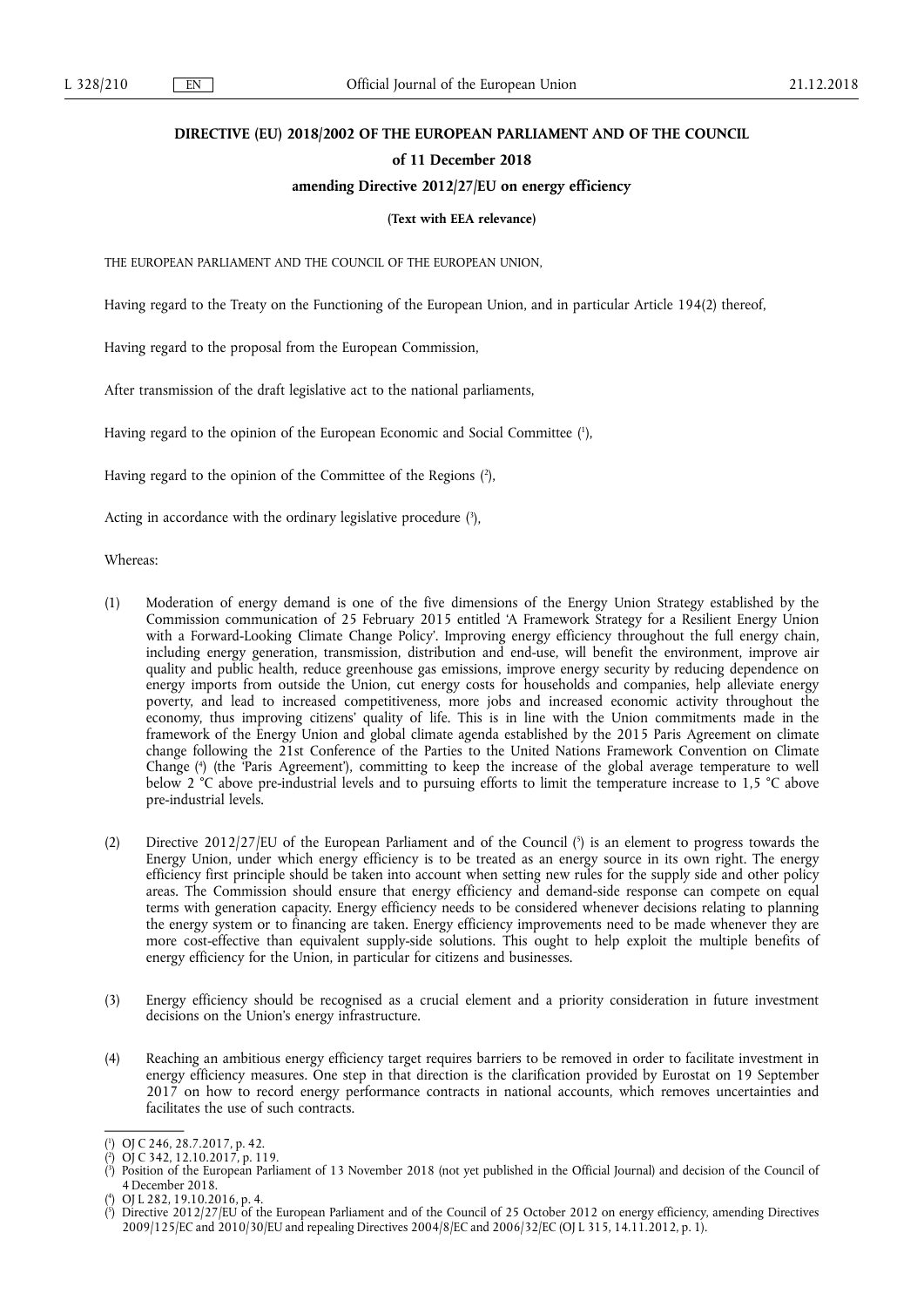- (5) The European Council of 23 and 24 October 2014 supported a 27 % energy efficiency target for 2030 at Union level, to be reviewed by 2020 having in mind a Union-level target of 30 %. In its resolution of 15 December 2015 entitled 'Towards a European Energy Union', the European Parliament called on the Commission to assess, in addition, the viability of a 40 % energy efficiency target for the same timeframe. It is therefore appropriate to amend Directive 2012/27/EU, in order to adapt it to the 2030 perspective.
- (6) The need for the Union to achieve its energy efficiency targets at Union level, expressed in primary and/or final energy consumption, should be clearly set out in the form of a target of at least 32,5 % for 2030. Projections made in 2007 showed a primary energy consumption in 2030 of 1 887 Mtoe and a final energy consumption of 1 416 Mtoe. A 32,5 % reduction results in 1 273 Mtoe and 956 Mtoe in 2030 respectively. That target, which is of the same nature as the Union's 2020 target, should be assessed by the Commission for the purpose of revising it upwards by 2023 in the case of substantial cost reductions or, where needed, to meet the Union's international commitments for decarbonisation. There are no binding targets at Member State level in the 2020 and 2030 perspectives, and the freedom of Member States to set their national contributions based either on primary or final energy consumption or primary or final energy savings, or on energy intensity, should continue not to be restricted. Member States should set their national indicative energy efficiency contributions taking into account that the Union's 2030 energy consumption has to be no more than 1 273 Mtoe of primary energy and/or no more than 956 Mtoe of final energy. This means that primary energy consumption in the Union should be reduced by 26 %, and final energy consumption should be reduced by 20 % compared to the 2005 levels. A regular evaluation of progress towards the achievement of the Union's 2030 targets is necessary and is provided for in Regulation (EU) 2018/1999 of the European Parliament and of the Council ( 1 ).
- (7) The operational efficiency of energy systems at any given moment is influenced by the ability to feed power generated from different sources — with different degrees of inertia and start-up times — into the grid smoothly and flexibly. Improving that efficiency will enable better use to be made of renewable energy.
- (8) Improvement in energy efficiency can contribute to higher economic output. Member States and the Union should aim to decrease energy consumption regardless of levels of economic growth.
- (9) The obligation on Member States to establish long-term strategies for mobilising investment and facilitating the renovation of their national building stock and notify them to the Commission is removed from Directive  $2012/27$  [EU and added to Directive  $2010/31$  [EU of the European Parliament and of the Council (?) where that obligation fits in with long-term plans for nearly zero energy buildings (NZEBs) and the decarbonisation of buildings.
- (10) In view of the climate and energy framework for 2030, the energy savings obligation established by Directive 2012/27/EU should be extended beyond 2020. That extension would create greater stability for investors and thus encourage long-term investments and long-term energy efficiency measures, such as the deep renovation of buildings with the long-term objective of facilitating the cost effective transformation of existing buildings into NZEBs. The energy savings obligation has an important role in the creation of local growth and jobs, and should be maintained to ensure that the Union can achieve its energy and climate objectives by creating further opportunities and to break the link between energy consumption and growth. Cooperation with the private sector is important to assess the conditions on which private investment for energy efficiency projects can be unlocked and to develop new revenue models for innovation in the field of energy efficiency.
- (11) Energy efficiency improvement measures also have a positive impact on air quality, as more energy efficient buildings contribute to reducing the demand for heating fuels, including solid heating fuels. Energy efficiency measures therefore contribute to improving indoor and outdoor air quality and help achieve, in a cost effective manner, the objectives of the Union's air quality policy, as established in particular by Directive (EU) 2016/2284 of the European Parliament and of the Council (3).

<sup>(</sup> 1 ) Regulation (EU) 2018/1999 of the European Parliament and of the Council of 11 December 2018 on the Governance of the Energy Union and Climate Action, amending Regulations (EC) No 663/2009 and (EC) No 715/2009 of the European Parliament and of the Council, Directives 94/22/EC, 98/70/EC, 2009/31/EC, 2009/73/EC, 2010/31/EU, 2012/27/EU and 2013/30/EU of the European Parliament and of the Council, Council Directives 2009/119/EC and (EU) 2015/652 and repealing Regulation (EU) No 525/2013 of the European Parliament and of the Council (see page 1 of this Official Journal).

<sup>(</sup> 2 ) Directive 2010/31/EU of the European Parliament and of the Council of 19 May 2010 on the energy performance of buildings (OJ L 153, 18.6.2010, p. 13).

<sup>(</sup> 3 ) Directive (EU) 2016/2284 of the European Parliament and of the Council of 14 December 2016 on the reduction of national emissions of certain atmospheric pollutants, amending Directive 2003/35/EC and repealing Directive 2001/81/EC (OJ L 344, 17.12.2016, p. 1).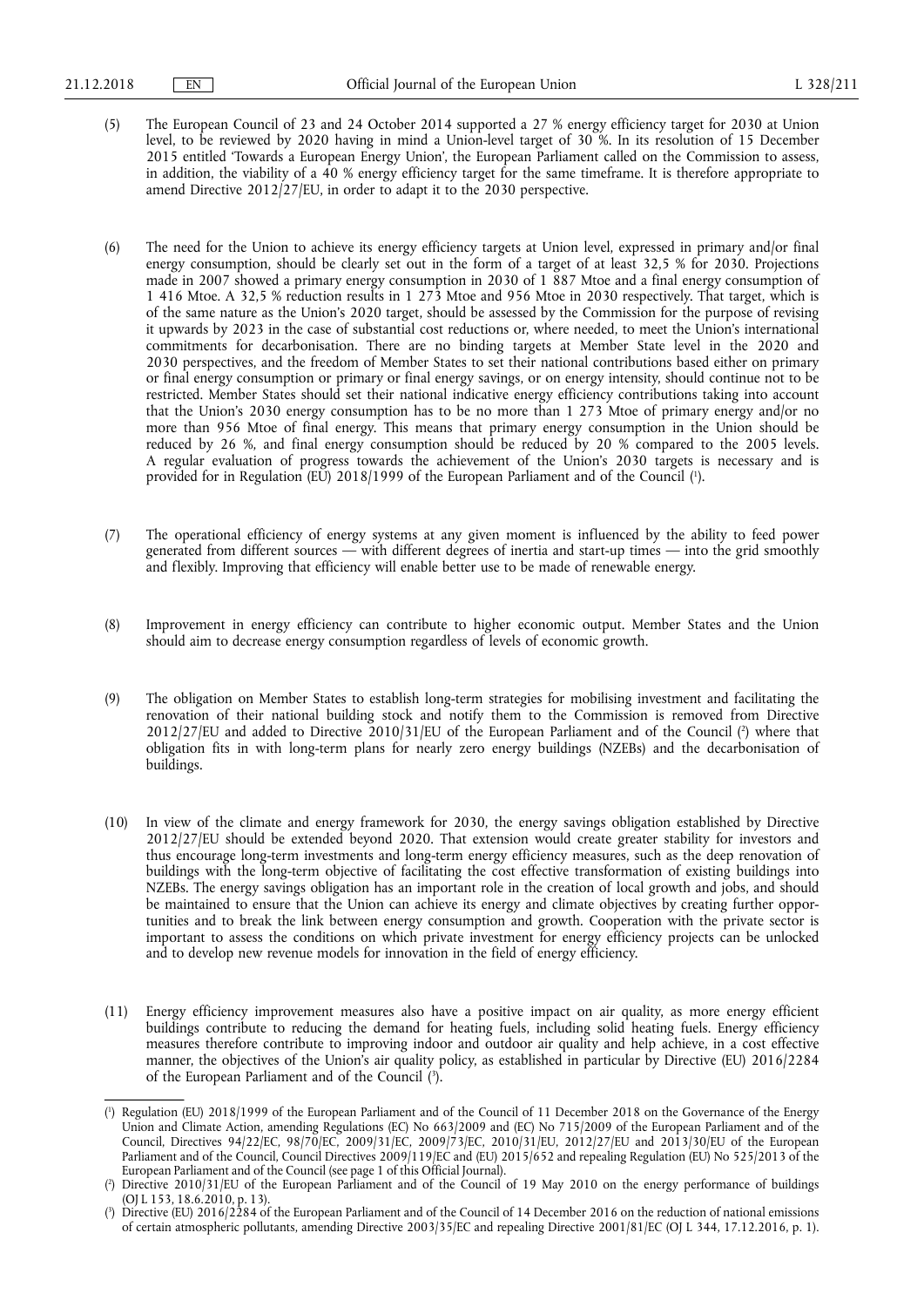- (12) Member States are required to achieve cumulative end-use energy savings for the entire obligation period 2021 to 2030, equivalent to new annual savings of at least 0,8 % of final energy consumption. That requirement could be met by new policy measures that are adopted during the new obligation period from 1 January 2021 to 31 December 2030 or by new individual actions as a result of policy measures adopted during or before the previous period, provided that the individual actions that trigger energy savings are introduced during the new period. To that end, Member States should be able to make use of an energy efficiency obligation scheme, alternative policy measures, or both. In addition, various options, including whether energy used in transport is included, in whole or in part, in the calculation baseline, should be provided in order to give Member States flexibility in how they calculate the amount of their energy savings, whilst ensuring that the required cumulative end-use energy savings equivalent to new annual savings of at least 0,8 % are reached.
- (13) It would, however, be disproportionate to impose such a requirement on Cyprus and on Malta. The energy market of those small island Member States exhibits specific characteristics which substantially limit the range of measures available to meet the energy savings obligation, such as the existence of a single electricity distributor, the absence of natural gas networks and of district heating and district cooling systems, as well as the small size of petroleum distribution companies. Those specific characteristics are compounded by the small size of the energy markets of those Member States. Therefore, Cyprus and Malta should be required only to achieve cumulative end-use energy savings equivalent to new savings of 0,24 % of final energy consumption for the period 2021 to 2030.
- (14) Where they use an obligation scheme, Member States should designate obligated parties among energy distributors, retail energy sales companies and transport fuel distributors or retailers on the basis of objective and non-discriminatory criteria. The designation or exemption from designation of certain categories of such distributors or retailers should not be understood to be incompatible with the principle of non-discrimination. Member States are therefore able to choose whether such distributors or retailers or only certain categories thereof are designated as obligated parties.
- (15) Member States' energy efficiency improvement measures in transport are eligible to be taken into account for achieving their end-use energy savings obligation. Such measures include policies that are, inter alia, dedicated to promoting more efficient vehicles, a modal shift to cycling, walking and collective transport, or mobility and urban planning that reduces demand for transport. In addition, schemes which accelerate the uptake of new, more efficient vehicles or policies fostering a shift to better performing fuels that reduce energy use per kilometre are also capable of being eligible, subject to compliance with the rules on materiality and additionality set out in Annex V to Directive  $2012/27$  EU as amended by this Directive. Such measures should, if appropriate, be consistent with Member States' national policy frameworks established pursuant to Directive 2014/94/EU of the European Parliament and of the Council ( 1 ).
- (16) Measures taken by Member States pursuant to Regulation (EU) 2018/842 of the European Parliament and of the Council ( 2 ) and which result in verifiable, and measurable or estimable, energy efficiency improvements can be considered to be a cost-effective way for Member States to fulfil their energy-saving obligation under Directive 2012/27/EU as amended by this Directive.
- (17) As an alternative to requiring obligated parties to achieve the amount of cumulative end-use energy savings required under Article 7(1) of Directive 2012/27/EU as amended by this Directive, it should be possible for Member States, in their obligation schemes, to permit or require obligated parties to contribute to an Energy Efficiency National Fund.
- (18) Without prejudice to Article 7(4) and (5) as introduced by this Directive, Member States and obligated parties should make use of all available means and technologies to achieve the cumulative end-use energy savings required, including by promoting sustainable technologies in efficient district heating and cooling systems, efficient heating and cooling infrastructure and energy audits or equivalent management systems, provided that

<sup>(</sup> 1 ) Directive 2014/94/EU of the European Parliament and of the Council of 22 October 2014 on the deployment of alternative fuels infrastructure (OJ L 307, 28.10.2014, p. 1).

<sup>(</sup> 2 ) Regulation (EU) 2018/842 of the European Parliament and of the Council of 30 May 2018 on binding annual greenhouse gas emission reductions by Member States from 2021 to 2030 contributing to climate action to meet commitments under the Paris Agreement and amending Regulation (EU) No 525/2013 (OJ L 156, 19.6.2018, p. 26).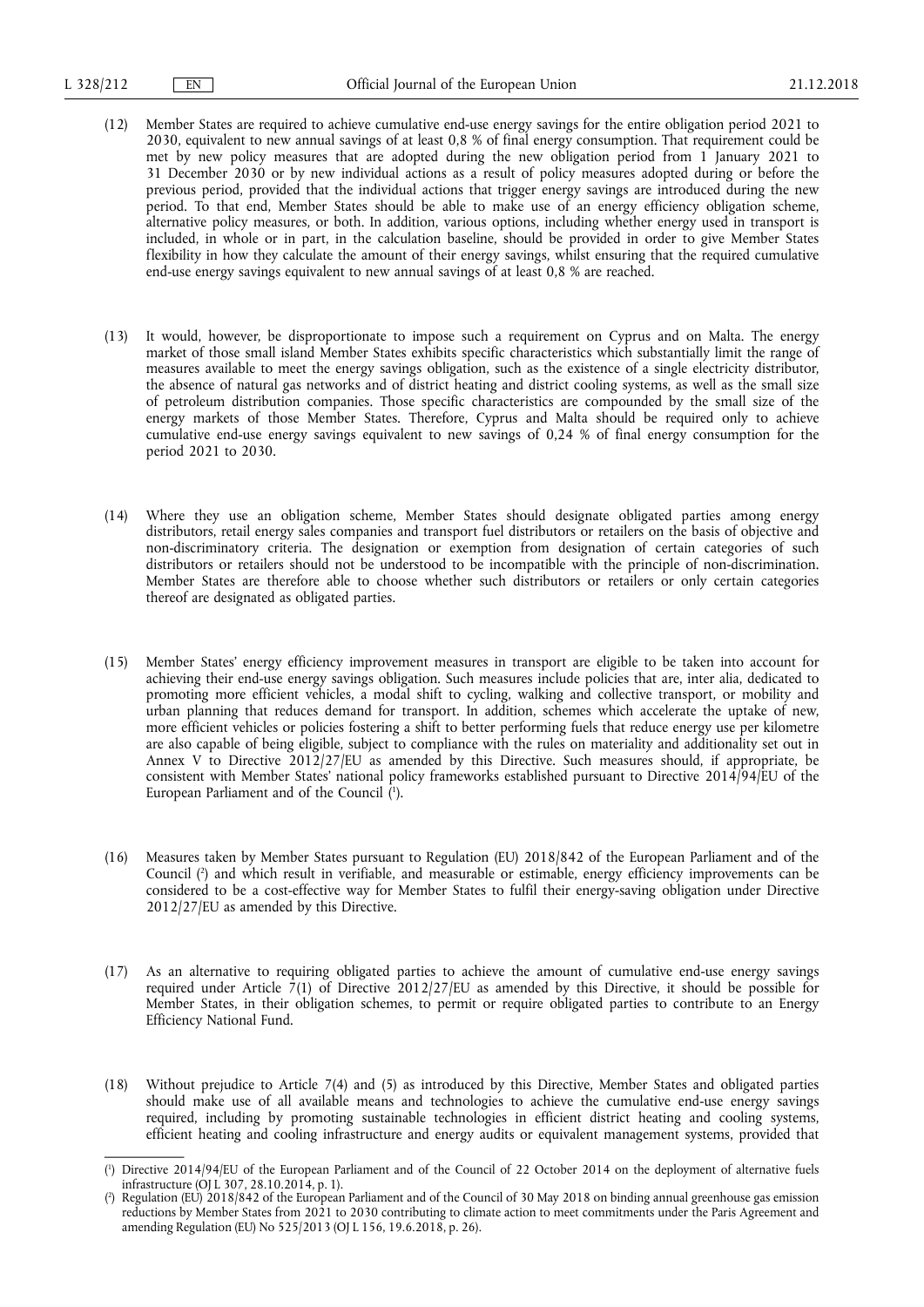the energy savings claimed comply with the requirements laid down in Article 7 of and Annex V to Directive 2012/27/EU as amended by this Directive. Member States should aim for a high degree of flexibility in the design and implementation of alternative policy measures.

- (19) Long-term energy efficiency measures will continue to deliver energy savings after 2020 but in order to contribute to the Union's 2030 energy efficiency target, those measures should deliver new savings after 2020. On the other hand, energy savings achieved after 31 December 2020 should not count towards the cumulative end-use energy savings required for the period from 1 January 2014 to 31 December 2020.
- (20) New savings should be additional to 'business as usual', so that savings that would have occurred in any event should not count towards the achievement of the energy savings requirements. In order to calculate the impact of the measures introduced, only net savings, measured as the change of energy consumption that is directly attributable to the energy efficiency measure in question, should be counted. To calculate net savings, Member States should establish a baseline scenario of how the situation would evolve in the absence of the measure in question. The policy measure in question should be evaluated against that baseline. Member States should take into account the fact that other policy measures may be carried out in the same time frame which may also have an impact on the amount of energy savings, so that not all changes observed since the introduction of a particular policy measure being evaluated can be attributed to that policy measure alone. The actions of the obligated, participating or entrusted party should in fact contribute to the achievement of the energy savings claimed in order to ensure the fulfilment of the materiality requirement.
- (21) It is important to consider, where relevant, all steps in the energy chain in the calculation of energy savings in order to increase the energy savings potential in the transmission and distribution of electricity.
- (22) The effective management of water can make a significant contribution to energy savings. The water and wastewater sectors account for 3,5 % of electricity use in the Union and that share is expected to rise. At the same time, water leaks account for 24 % of total water consumed in the Union and the energy sector is the largest consumer of water, accounting for 44 % of consumption. The potential for energy savings through the use of smart technologies and processes should be fully explored.
- (23) In accordance with Article 9 of the Treaty on the Functioning of the European Union, the Union's energy efficiency policies should be inclusive and should therefore ensure accessibility to energy efficiency measures for consumers affected by energy poverty. Improvements to the energy efficiency of buildings should, in particular, benefit vulnerable households, including those affected by energy poverty, and, where appropriate, those living in social housing. Member States can already require obligated parties to include social aims in energy-saving measures in relation to energy poverty and this possibility should be extended to alternative policy measures and Energy Efficiency National Funds and should be transformed into an obligation, while allowing Member States to retain full flexibility with regard to their size, scope and content. If an energy efficiency obligation scheme does not permit measures relating to individual energy consumers, the Member State may take measures to alleviate energy poverty by means of alternative policy measures alone.
- (24) Around 50 million households in the Union are affected by energy poverty. Energy efficiency measures must therefore be central to any cost-effective strategy to address energy poverty and consumer vulnerability and are complementary to social security policies at Member State level. To ensure that energy efficiency measures reduce energy poverty for tenants sustainably, the cost-effectiveness of such measures, as well as their affordability to property owners and tenants, should be taken into account, and adequate financial support for such measures should be guaranteed at Member State level. The Union's building stock needs, in the long term, to be converted to NZEBs in accordance with the objectives of the Paris Agreement. Current building renovation rates are insufficient and buildings occupied by citizens on low incomes who are affected by energy poverty are the hardest to reach. The measures laid down in this Directive with regard to energy savings obligations, energy efficiency obligation schemes and alternative policy measures are therefore of particular importance.
- (25) Lower consumer spending on energy should be achieved by assisting consumers in reducing their energy use by reducing the energy needs of buildings and improvements in the efficiency of appliances, which should be combined with the availability of low-energy transport modes integrated with public transport and cycling.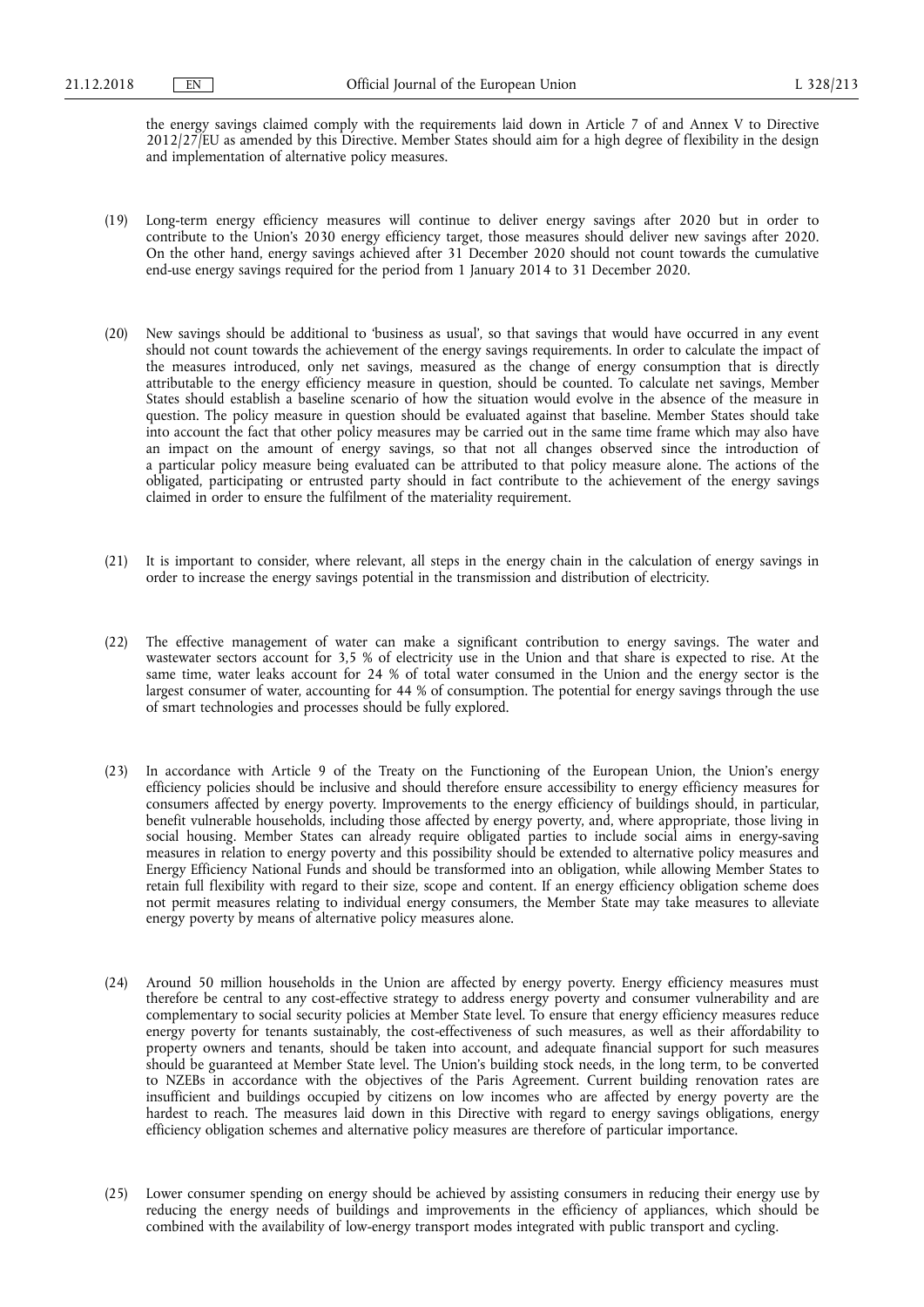- (26) It is crucial to raise the awareness of all Union citizens about the benefits of increased energy efficiency and to provide them with accurate information on the ways in which it can be achieved. Increased energy efficiency is also highly important for the security of energy supply of the Union through lowering its dependence on import of fuels from third countries.
- (27) The costs and benefits of all energy efficiency measures taken, including pay-back periods, should be made fully transparent to consumers.
- (28) When implementing Directive 2012/27/EU as amended by this Directive and taking other measures in the field of energy efficiency, Member States should pay particular attention to synergies between energy efficiency measures and the efficient use of natural resources in line with the principles of the circular economy.
- (29) Taking advantage of new business models and technologies, Member States should endeavour to promote and facilitate the uptake of energy efficiency measures, including through innovative energy services for large and small customers.
- (30) As part of the measures set out in the Commission's Communication of 15 July 2015 entitled 'Delivering a New Deal for Energy Consumers', in the context of the Energy Union and the Heating and Cooling strategy, consumers' minimum rights to accurate, reliable, clear and timely information about their energy consumption need to be strengthened. Articles 9 to 11 of, and Annex VII to, Directive 2012/27/EU should be amended to provide for frequent and enhanced feedback on energy consumption where technically feasible and cost-efficient in view of the measurement devices in place. This Directive clarifies that whether sub-metering is cost-efficient or not depends on whether the related costs are proportionate to the potential energy savings. The assessment of whether sub-metering is cost-efficient may take into account the effect of other concrete, planned measures in a given building, such as any forthcoming renovation.
- (31) This Directive also clarifies that rights relating to billing, and information about billing or consumption should apply to consumers of heating, cooling or domestic hot water supplied from a central source even where they have no direct, individual contractual relationship with an energy supplier. The definition of the term 'final customer' is capable of being understood as referring only to natural or legal persons purchasing energy based on a direct, individual contract with an energy supplier. For the purposes of the relevant provisions, the term 'final user' should therefore be introduced to refer to a broader group of consumers and should, in addition to final customers purchasing heating, cooling or domestic hot water for their own end-use, also cover occupants of individual buildings or of individual units of multi-apartment or multi-purpose buildings where such units are supplied from a central source and where the occupants have no direct or individual contract with the energy supplier. The term 'sub-metering' should refer to measuring consumption in individual units of such buildings.
- (32) In order to achieve the transparency of accounting for individual consumption of thermal energy and thereby facilitate the implementation of sub-metering, Member States should ensure they have in place transparent, publicly available national rules on the allocation of the cost of heating, cooling and domestic hot water consumption in multi-apartment and multi-purpose buildings. In addition to transparency, Member States could consider taking measures to strengthen competition in the provision of sub-metering services and thereby help ensure that any costs borne by the final users are reasonable.
- (33) By 25 October 2020, newly installed heat meters and heat cost allocators should be remotely readable to ensure cost-effective, frequent provision of consumption information. The amendments to Directive 2012/27/EU introduced by this Directive relating to metering for heating, cooling and domestic hot water; sub-metering and cost allocation for heating, cooling and domestic hot water; remote reading requirement; billing and consumption information for heating and cooling and domestic hot water; cost of access to metering and billing and consumption information for heating, cooling and domestic hot water; and the minimum requirements for billing and consumption information for heating, cooling and domestic hot water are intended to apply only to heating, cooling and domestic hot water supplied from a central source. Member States are free to decide whether walkby or drive-by technologies are to be considered remotely readable or not. Remotely readable devices do not require access to individual apartments or units to be read.
- (34) Member States should take into account the fact that the successful implementation of new technologies for measuring energy consumption requires enhanced investment in education and skills for both users and energy suppliers.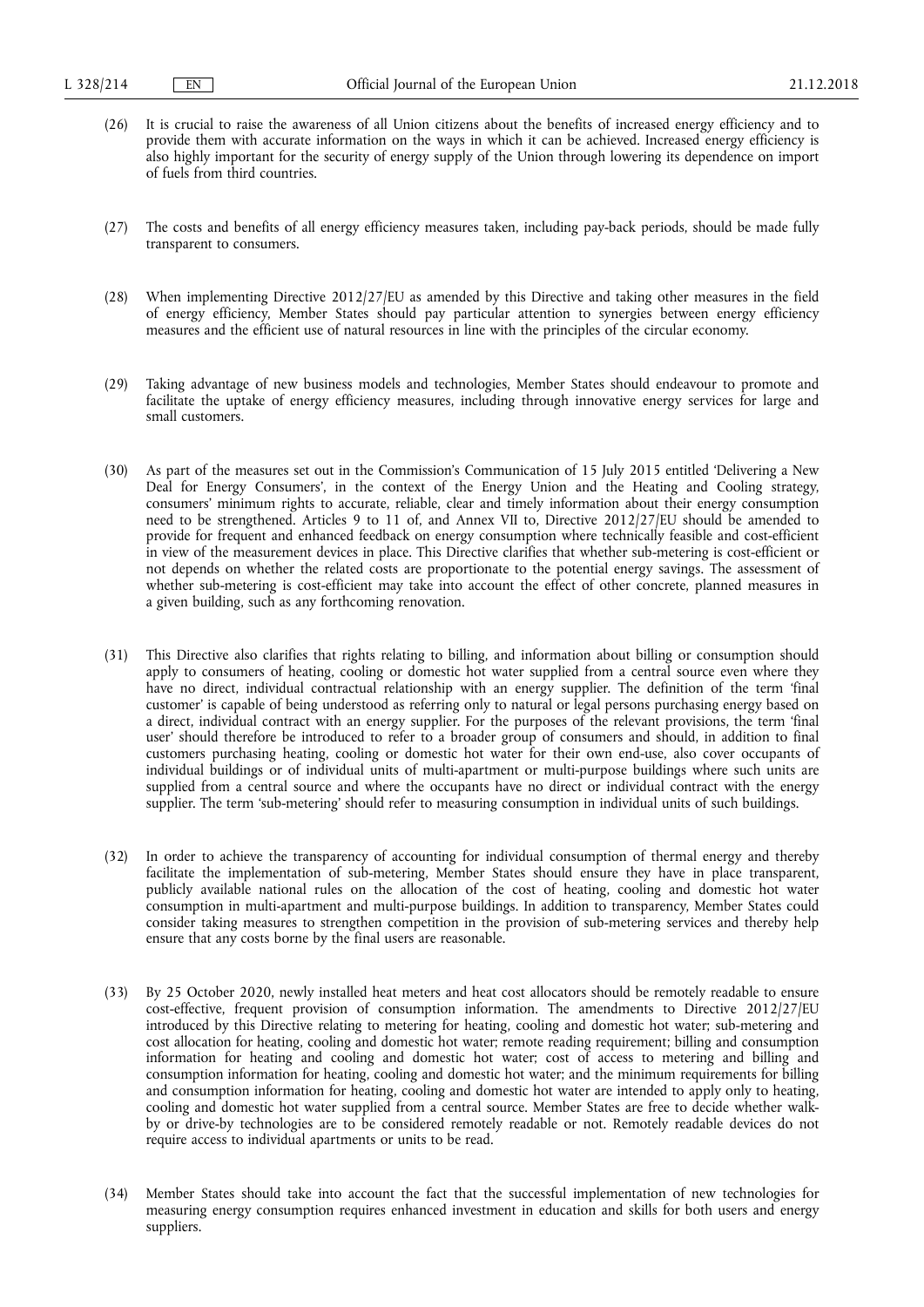- (35) Billing information and annual statements are an important means by which customers are informed of their energy consumption. Data on consumption and costs can also convey other information that helps consumers to compare their current deal with other offers and to make use of complaint management and alternative dispute resolution mechanisms. However, considering that bill-related disputes are a common source of consumer complaints and a factor which contributes to persistently low levels of consumer satisfaction and engagement with their energy providers, it is necessary to make bills simpler, clearer and easier to understand, while ensuring that separate instruments, such as billing information, information tools and annual statements, provide all the necessary information to enable consumers to regulate their energy consumption, compare offers and switch suppliers.
- (36) Member State measures should be supported by well-designed and effective Union financial instruments, such as the European Structural and Investment Funds, the European Fund for Strategic Investments, and by financing from the European Investment Bank (EIB) and the European Bank for Reconstruction and Development (EBRD), which should support investments in energy efficiency at all stages of the energy chain and use a comprehensive cost-benefit analysis with a model of differentiated discount rates. Financial support should focus on cost-effective methods for increasing energy efficiency, which would lead to a reduction in energy consumption. The EIB and the EBRD should, together with national promotional banks, design, generate and finance programmes and projects tailored for the efficiency sector, including for energy-poor households.
- (37) In order to make it possible for the Annexes to Directive 2012/27/EU and the harmonised efficiency reference values to be updated, it is necessary to extend the delegation of powers granted to the Commission. It is of particular importance that the Commission carry out appropriate consultations during its preparatory work, including at expert level, and that those consultations be conducted in accordance with the principles laid down in the Interinstitutional Agreement of 13 April 2016 on Better Law-Making ( 1 ). In particular, to ensure equal participation in the preparation of delegated acts, the European Parliament and the Council receive all documents at the same time as Member States' experts, and their experts systematically have access to meetings of Commission expert groups dealing with the preparation of delegated acts.
- (38) In order to be able to evaluate the effectiveness of Directive 2012/27/EU as amended by this Directive, a requirement to conduct a general review of that Directive and to submit a report to the European Parliament and to the Council by 28 February 2024 should be introduced. That review should take place after the global stocktake by the United Nations Framework Convention on Climate Change in 2023, in order to allow necessary alignments to that process to be introduced, also taking into account economic and innovation developments.
- (39) Local and regional authorities should be given a leading role in the development and design, execution and assessment of the measures laid down in Directive 2012/27/EU, so that they are able properly to address the specific features of their own climate, culture and society.
- (40) Reflecting technological progress and the growing share of renewable energy sources in the electricity generation sector, the default coefficient for savings in kWh electricity should be reviewed in order to reflect changes in the primary energy factor (PEF) for electricity. Calculations reflecting the energy mix of the PEF for electricity are based on annual average values. The 'physical energy content' accounting method is used for nuclear electricity and heat generation and the 'technical conversion efficiency' method is used for electricity and heat generation from fossil fuels and biomass. For non-combustible renewable energy, the method is the direct equivalent based on the 'total primary energy' approach. To calculate the primary energy share for electricity in cogeneration, the method set out in Annex II to Directive 2012/27/EU is applied. An average rather than a marginal market position is used. Conversion efficiencies are assumed to be 100 % for non-combustible renewables, 10 % for geothermal power stations and 33 % for nuclear power stations. The calculation of total efficiency for cogeneration is based on the most recent data from Eurostat. As for system boundaries, the PEF is 1 for all energy sources. The PEF value refers to 2018 and is based on data interpolated from the most recent version of the PRIMES Reference Scenario for 2015 and 2020 and adjusted with Eurostat data until 2016. The analysis covers the Member States and Norway. The dataset for Norway is based on the European Network of Transmission System Operators for Electricity data.
- (41) Energy savings which result from the implementation of Union law should not be claimed unless they result from a measure that goes beyond the minimum required by the Union legal act in question, whether by setting more ambitious energy efficiency requirements at Member State level or by increasing the take-up of the measure. Buildings present a substantial potential for further increasing energy efficiency, and the renovation of buildings is an essential and long-term element with economies of scale in increasing energy savings. It is therefore necessary to clarify that it is possible to claim all energy savings stemming from measures promoting

<sup>(</sup> 1 ) OJ L 123, 12.5.2016, p. 1.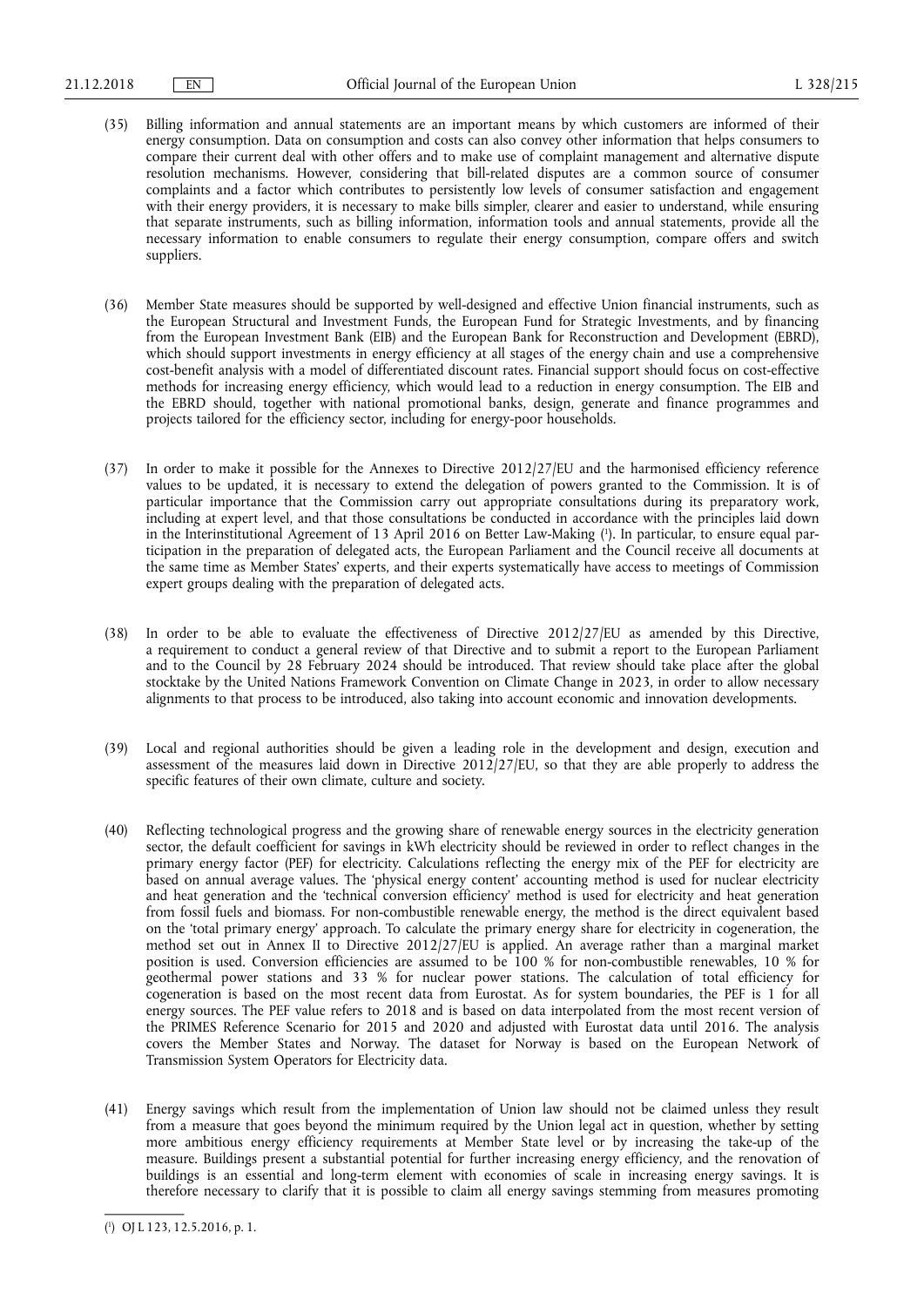the renovation of existing buildings, provided that they exceed the savings that would have occurred in the absence of the policy measure and provided that the Member State demonstrates that the obligated, participating or entrusted party has in fact contributed to the achievement of the energy savings claimed.

- (42) In accordance with the Energy Union Strategy and the principles of better regulation, monitoring and verification rules for the implementation of energy efficiency obligation schemes and alternative policy measures, including the requirement to check a statistically representative sample of measures, should be given greater prominence. In Directive 2012/27/EU, as amended by this Directive, a statistically significant proportion and representative sample of the energy efficiency improvement measures should be understood to require the establishment of a subset of a statistical population of the energy-saving measures in question in such a way that it accurately reflects the entire population of all energy-saving measures, and thus allows for reasonably reliable conclusions regarding confidence in the totality of the measures.
- (43) Energy generated on or in buildings from renewable energy technologies reduces the amount of energy supplied from fossil fuels. The reduction of energy consumption and the use of energy from renewable sources in the buildings sector are important measures to reduce the Union's energy dependence and greenhouse gas emissions, especially in view of ambitious climate and energy objectives set for 2030 as well as the global commitment made in the context of the Paris Agreement. For the purposes of their cumulative energy savings obligation Member States may take into account, where applicable, energy savings from renewable energy generated on or in buildings for own use to meet their energy savings requirements.
- (44) In accordance with the Joint Political Declaration of 28 September 2011 of Member States and the Commission on explanatory documents ( 1 ), Member States have undertaken to accompany, in justified cases, the notification of their transposition measures with one or more documents explaining the relationship between the components of a directive and the corresponding parts of national transposition instruments. With regard to this Directive, the legislator considers the transmission of such documents to be justified.
- (45) Since the objectives of this Directive, namely to achieve the Union's energy efficiency targets of 20 % by 2020 and of at least 32,5 % by 2030 and to pave the way towards further energy efficiency improvements beyond those dates, cannot be sufficiently achieved by the Member States but can rather, by reason of the scale and effects of the action, be better achieved at Union level, the Union may adopt measures, in accordance with the principle of subsidiarity as set out in Article 5 of the Treaty on European Union. In accordance with the principle of proportionality as set out in that Article, this Directive does not go beyond what is necessary in order to achieve those objectives.
- (46) Directive 2012/27/EU should therefore be amended accordingly,

HAVE ADOPTED THIS DIRECTIVE:

*Article 1* 

Directive 2012/27/EU is amended as follows:

(1) in Article 1, paragraph 1 is replaced by the following:

'1. This Directive establishes a common framework of measures to promote energy efficiency within the Union in order to ensure that the Union's 2020 headline targets on energy efficiency of 20 % and its 2030 headline targets on energy efficiency of at least 32,5 % are met and paves the way for further energy efficiency improvements beyond those dates.

This Directive lays down rules designed to remove barriers in the energy market and overcome market failures that impede efficiency in the supply and use of energy, and provides for the establishment of indicative national energy efficiency targets and contributions for 2020 and 2030.

This Directive contributes to the implementation of the energy efficiency first principle.';

(2) in Article 3, the following paragraphs are added:

By 31 October 2022, the Commission shall assess whether the Union has achieved its 2020 headline targets on energy efficiency.

<sup>(</sup> 1 ) OJ C 369, 17.12.2011, p. 14.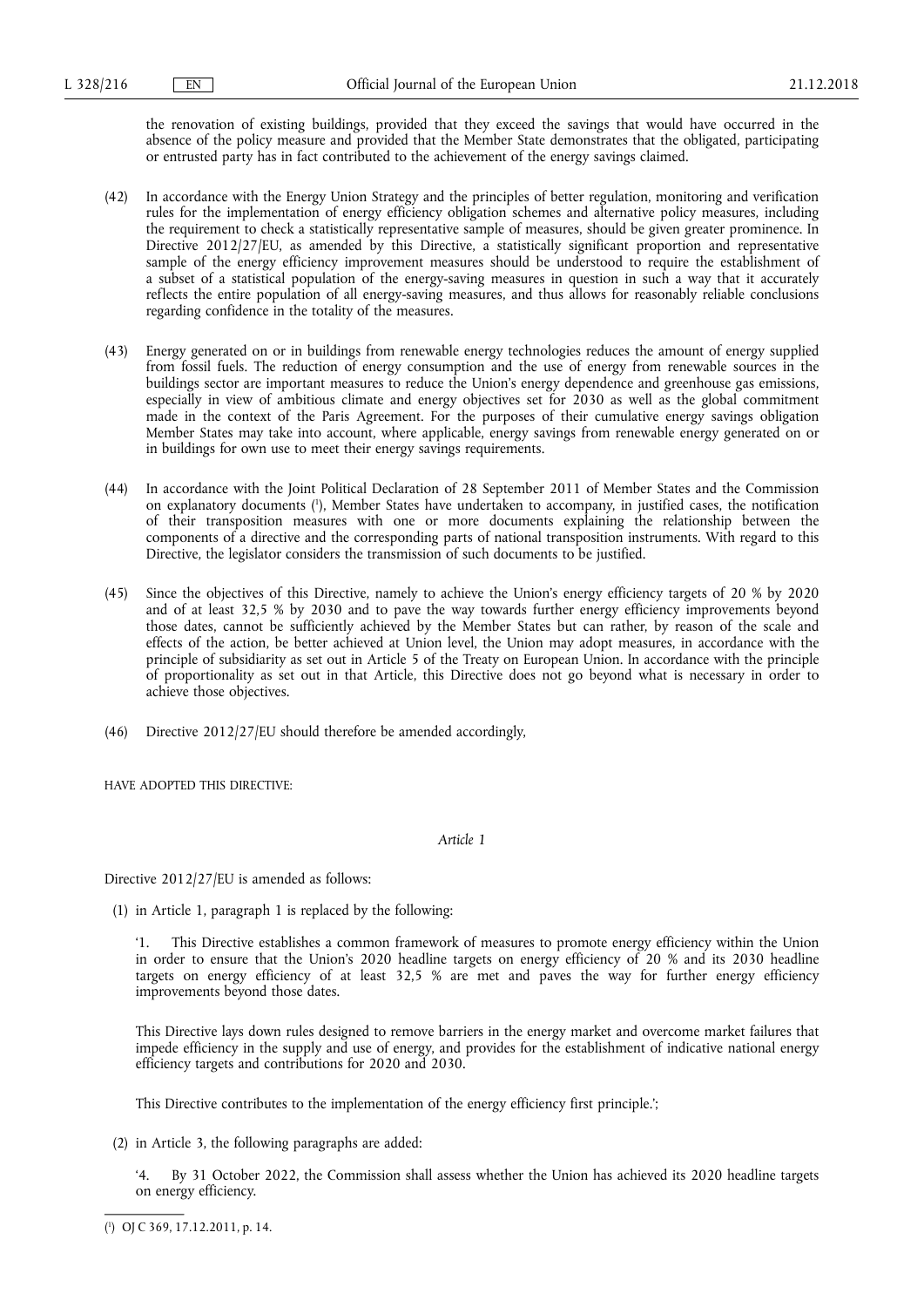5. Each Member State shall set indicative national energy efficiency contributions towards the Union's 2030 targets set in Article 1(1) of this Directive in accordance with Articles 4 and 6 of Regulation (EU) 2018/1999 (\*). When setting those contributions, Member States shall take into account that the Union's 2030 energy consumption has to be no more than 1 273 Mtoe of primary energy and/or no more than 956 Mtoe of final energy. Member States shall notify those contributions to the Commission as part of their integrated national energy and climate plans as referred to in, and in accordance with, Articles 3 and 7 to 12 of Regulation (EU) 2018/1999.

6. The Commission shall assess the Union's 2030 headline targets on energy efficiency set in Article 1(1) with a view to submitting a legislative proposal by 2023 to revise those targets upwards in the event of substantial cost reductions resulting from economic or technological developments, or where needed to meet the Union's international commitments for decarbonisation.

- (\*) Regulation (EU) 2018/1999 of the European Parliament and of the Council of 11 December 2018 on the Governance of the Energy Union and Climate Action, amending Regulations (EC) No 663/2009 and (EC) No 715/2009 of the European Parliament and of the Council, Directives 94/22/EC, 98/70/EC, 2009/31/EC, 2009/73/EC, 2010/31/EU, 2012/27/EU and 2013/30/EU of the European Parliament and of the Council, Council Directives 2009/119/EC and (EU) 2015/652 and repealing Regulation (EU) No 525/2013 of the European Parliament and of the Council (OJ L 328, 21.12.2018, p. 1).;
- (3) Article 7 is replaced by the following:

'*Article 7* 

### **Energy savings obligation**

- 1. Member States shall achieve cumulative end-use energy savings at least equivalent to:
- (a) new savings each year from 1 January 2014 to 31 December 2020 of 1,5 % of annual energy sales to final customers by volume, averaged over the most recent three-year period prior to 1 January 2013. Sales of energy, by volume, used in transport may be excluded, in whole or in part, from that calculation;
- (b) new savings each year from 1 January 2021 to 31 December 2030 of 0,8 % of annual final energy consumption, averaged over the most recent three-year period prior to 1 January 2019. By way of derogation from that requirement, Cyprus and Malta shall achieve new savings each year from 1 January 2021 to 31 December 2030 equivalent to 0,24 % of annual final energy consumption, averaged over the most recent three-year period prior to 1 January 2019.

Member States may count energy savings that stem from policy measures, whether introduced by 31 December 2020 or after that date, provided that those measures result in new individual actions that are carried out after 31 December 2020.

Member States shall continue to achieve new annual savings in accordance with point (b) of the first subparagraph for ten-year periods after 2030, unless reviews by the Commission by 2027 and every 10 years thereafter conclude that this is not necessary to achieve the Union's long-term energy and climate targets for 2050.

Member States shall decide how to phase the calculated quantity of new savings over each period referred to in points (a) and (b) of the first subparagraph, provided that the required total cumulative end-use energy savings have been achieved by the end of each obligation period.

2. Provided that Member States achieve at least their cumulative end-use energy savings obligation referred to in point (b) of the first subparagraph of paragraph 1, they may calculate the required amount of energy savings by one or more of the following means:

- (a) applying an annual savings rate on energy sales to final customers or on final energy consumption, averaged over the most recent three-year period prior to 1 January 2019;
- (b) excluding, in whole or in part, energy used in transport from the calculation baseline;
- (c) making use of any of the options set out in paragraph 4.

3. Where Member States make use of the possibilities provided for in point (a), (b) or (c) of paragraph 2, they shall establish:

- (a) their own annual savings rate that will be applied in the calculation of their cumulative end-use energy savings, which shall ensure that the final amount of their net energy savings is no lower than those required under point (b) of the first subparagraph of paragraph 1; and
- (b) their own calculation baseline, which may exclude, in whole or in part, energy used in transport.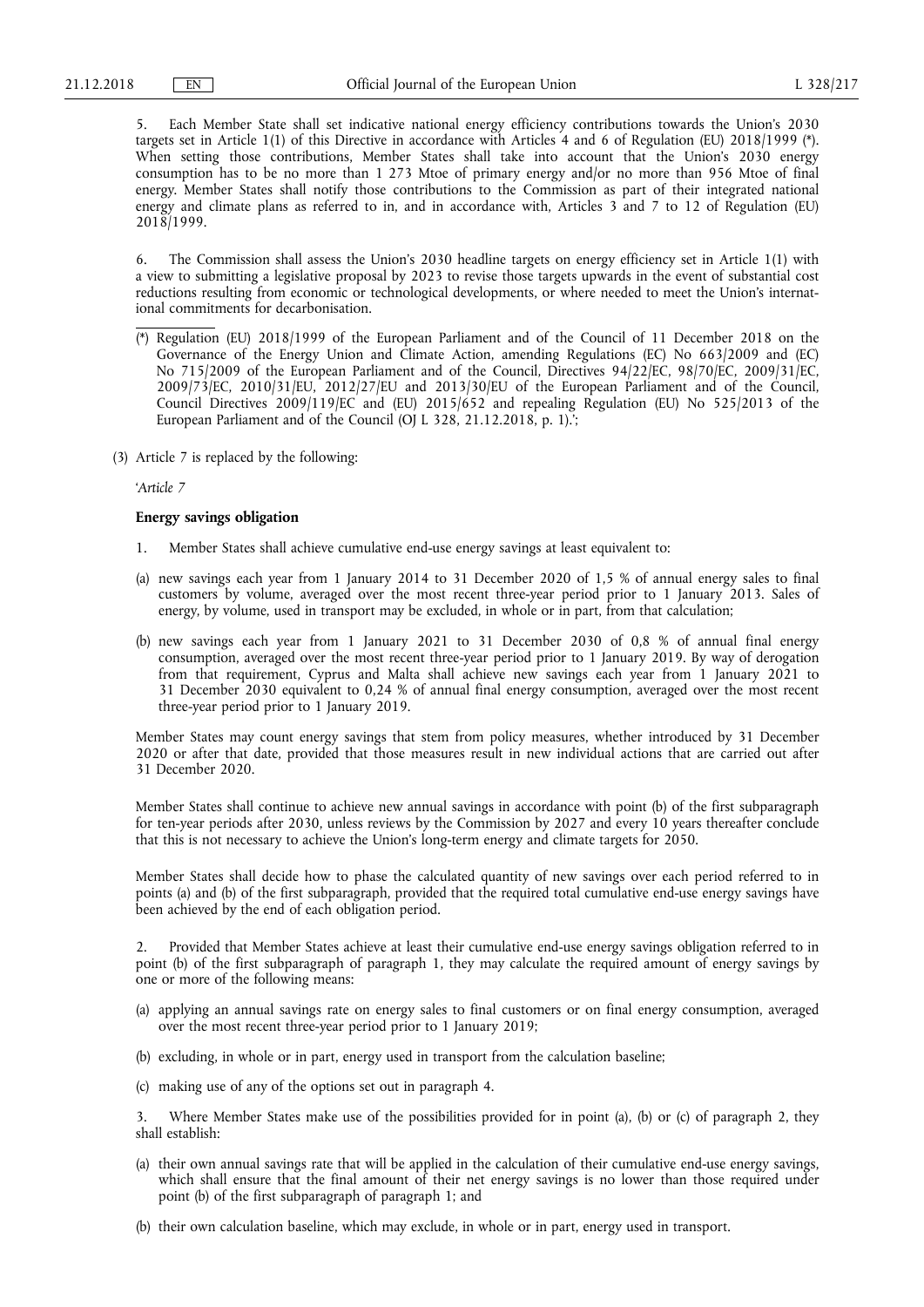- 4. Subject to paragraph 5, each Member State may:
- (a) carry out the calculation required under point (a) of the first subparagraph of paragraph 1 using values of 1 % in 2014 and 2015; 1,25 % in 2016 and 2017; and 1,5 % in 2018, 2019 and 2020;
- (b) exclude from the calculation all or part of the sales of energy used, by volume, with respect to the obligation period referred to in point (a) of the first subparagraph of paragraph 1, or final energy consumed, with respect to the obligation period referred to in point (b) of that subparagraph, by industrial activities listed in Annex I to Directive 2003/87/EC;
- (c) count towards the amount of required energy savings, energy savings achieved in the energy transformation, distribution and transmission sectors, including efficient district heating and cooling infrastructure, as a result of implementing the requirements set out in Article 14(4), point (b) of Article 14(5), and Article 15(1) to (6) and (9). Member States shall inform the Commission about their intended policy measures under this point for the period from 1 January 2021 to 31 December 2030 as part of their integrated national energy and climate plans. The impact of those measures shall be calculated in accordance with Annex V and included in those plans;
- (d) count towards the amount of required energy savings, energy savings resulting from individual actions newly implemented since 31 December 2008 that continue to have an impact in 2020 with respect to the obligation period referred to in point (a) of the first subparagraph of paragraph 1 and beyond 2020 with respect to the period referred to in point (b) of the first subparagraph of paragraph 1, and which can be measured and verified;
- (e) count towards the amount of required energy savings, energy savings that stem from policy measures, provided that it can be demonstrated that those measures result in individual actions carried out from 1 January 2018 to 31 December 2020 which deliver savings after 31 December 2020;
- (f) exclude from the calculation of the amount of required energy savings, 30 % of the verifiable amount of energy generated on or in buildings for own use as a result of policy measures promoting new installation of renewable energy technologies;
- (g) count towards the amount of required energy savings, energy savings that exceed the energy savings required for the obligation period from 1 January 2014 to 31 December 2020, provided that those savings result from individual actions carried out under policy measures referred to in Articles 7a and 7b, notified by Member States in their National Energy Efficiency Action Plans and reported in their progress reports in accordance with Article 24.

5. Member States shall apply and calculate the effect of the options chosen under paragraph 4 for the periods referred to in points (a) and (b) of the first subparagraph of paragraph 1 separately:

- (a) for the calculation of the amount of energy savings required for the obligation period referred to in point (a) of the first subparagraph of paragraph 1, Member States may make use of points (a) to (d) of paragraph 4. All the options chosen under paragraph 4 taken together shall amount to no more than 25 % of the amount of energy savings referred to in point (a) of the first subparagraph of paragraph 1;
- (b) for the calculation of the amount of energy savings required for the obligation period referred to in point (b) of the first subparagraph of paragraph 1, Member States may make use of points (b) to (g) of paragraph 4, provided individual actions referred to in point (d) of paragraph 4 continue to have a verifiable and measurable impact after 31 December 2020. All the options chosen under paragraph 4 taken together shall not lead to a reduction of more than 35 % of the amount of energy savings calculated in accordance with paragraphs 2 and 3.

Regardless of whether Member States exclude, in whole or in part, energy used in transport from their calculation baseline or make use of any of the options listed in paragraph 4, they shall ensure that the calculated net amount of new savings to be achieved in final energy consumption during the obligation period from 1 January 2021 to 31 December 2030 is not lower than the amount resulting from applying the annual savings rate referred to in point (b) of the first subparagraph of paragraph 1.

6. Member States shall describe in their integrated national energy and climate plans in accordance with Annex III to Regulation (EU) 2018/1999, the calculation of the amount of energy savings to be achieved over the period from 1 January 2021 to 31 December 2030 referred to in point (b) of the first subparagraph of paragraph 1 of this Article and shall, if relevant, explain how the annual savings rate and the calculation baseline were established, and how and to what extent the options referred to in paragraph 4 of this Article were applied.

7. Energy savings achieved after 31 December 2020 shall not count towards the amount of required energy savings for the period from 1 January 2014 to 31 December 2020.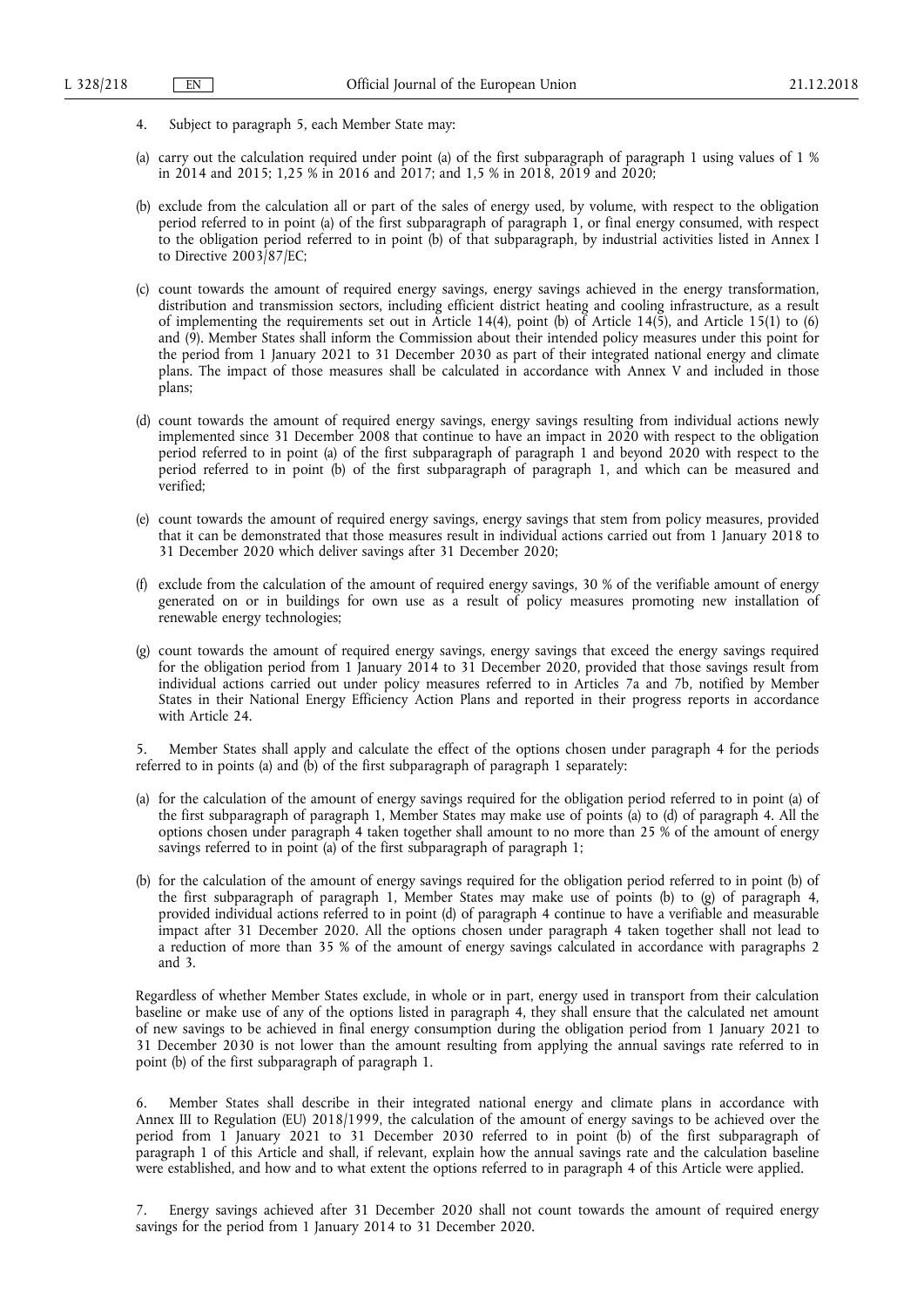8. By way of derogation from paragraph 1 of this Article, Member States that allow obligated parties to use the option referred to in point (b) of Article 7a(6) may, for the purpose of point (a) of the first subparagraph of paragraph 1 of this Article, count energy savings obtained in any given year after 2010 and before the obligation period referred to in point (a) of the first subparagraph of paragraph 1 of this Article as if those energy savings had instead been obtained after 31 December 2013 and before 1 January 2021, provided that all of the following circumstances apply:

- (a) the energy efficiency obligation scheme was in force at any point between 31 December 2009 and 31 December 2014 and was included in the Member State's first National Energy Efficiency Action Plan submitted under Article 24(2);
- (b) the savings were generated under the obligation scheme;
- (c) the savings are calculated in accordance with Annex V;
- (d) the years for which the savings are counted as having been obtained have been reported in the National Energy Efficiency Action Plans in accordance with Article  $24(2)$ .

9. Member States shall ensure that savings resulting from policy measures referred to in Articles 7a and 7b and Article 20(6) are calculated in accordance with Annex V.

10. Member States shall achieve the amount of energy savings required under paragraph 1 of this Article either by establishing an energy efficiency obligation scheme referred to in Article 7a or by adopting alternative policy measures referred to in Article 7b. Member States may combine an energy efficiency obligation scheme with alternative policy measures.

11. In designing policy measures to fulfil their obligations to achieve energy savings, Member States shall take into account the need to alleviate energy poverty in accordance with criteria established by them, taking into consideration their available practices in the field, by requiring, to the extent appropriate, a share of energy efficiency measures under their national energy efficiency obligation schemes, alternative policy measures, or programmes or measures financed under an Energy Efficiency National Fund, to be implemented as a priority among vulnerable households, including those affected by energy poverty and, where appropriate, in social housing.

Member States shall include information about the outcome of measures to alleviate energy poverty in the context of this Directive in the integrated national energy and climate progress reports in accordance with Regulation (EU) 2018/1999.

12. Member States shall demonstrate that where there is an overlap in the impact of policy measures or individual actions, there is no double counting of energy savings.';

(4) the following Articles are inserted:

'*Article 7a* 

### **Energy efficiency obligation schemes**

1. Where Member States decide to fulfil their obligations to achieve the amount of savings required under Article 7(1) by way of an energy efficiency obligation scheme, they shall ensure that obligated parties as referred to in paragraph 2 of this Article operating in each Member State's territory achieve, without prejudice to Article 7(4) and (5), their cumulative end-use energy savings requirement as set out in Article 7(1).

Where applicable, Member States may decide that obligated parties fulfil those savings, in whole or in part, as a contribution to the Energy Efficiency National Fund in accordance with Article 20(6).

2. Member States shall designate, on the basis of objective and non-discriminatory criteria, obligated parties among energy distributors, retail energy sales companies and transport fuel distributors or transport fuel retailers operating in their territory. The amount of energy savings needed to fulfil the obligation shall be achieved by the obligated parties among final customers, designated by the Member State, independently of the calculation made pursuant to Article 7(1) or, if Member States so decide, through certified savings stemming from other parties as described in point (a) of paragraph 6 of this Article.

3. Where retail energy sales companies are designated as obligated parties under paragraph 2, Member States shall ensure that, in fulfilling their obligation, retail energy sales companies do not create any barriers that impede consumers from switching from one supplier to another.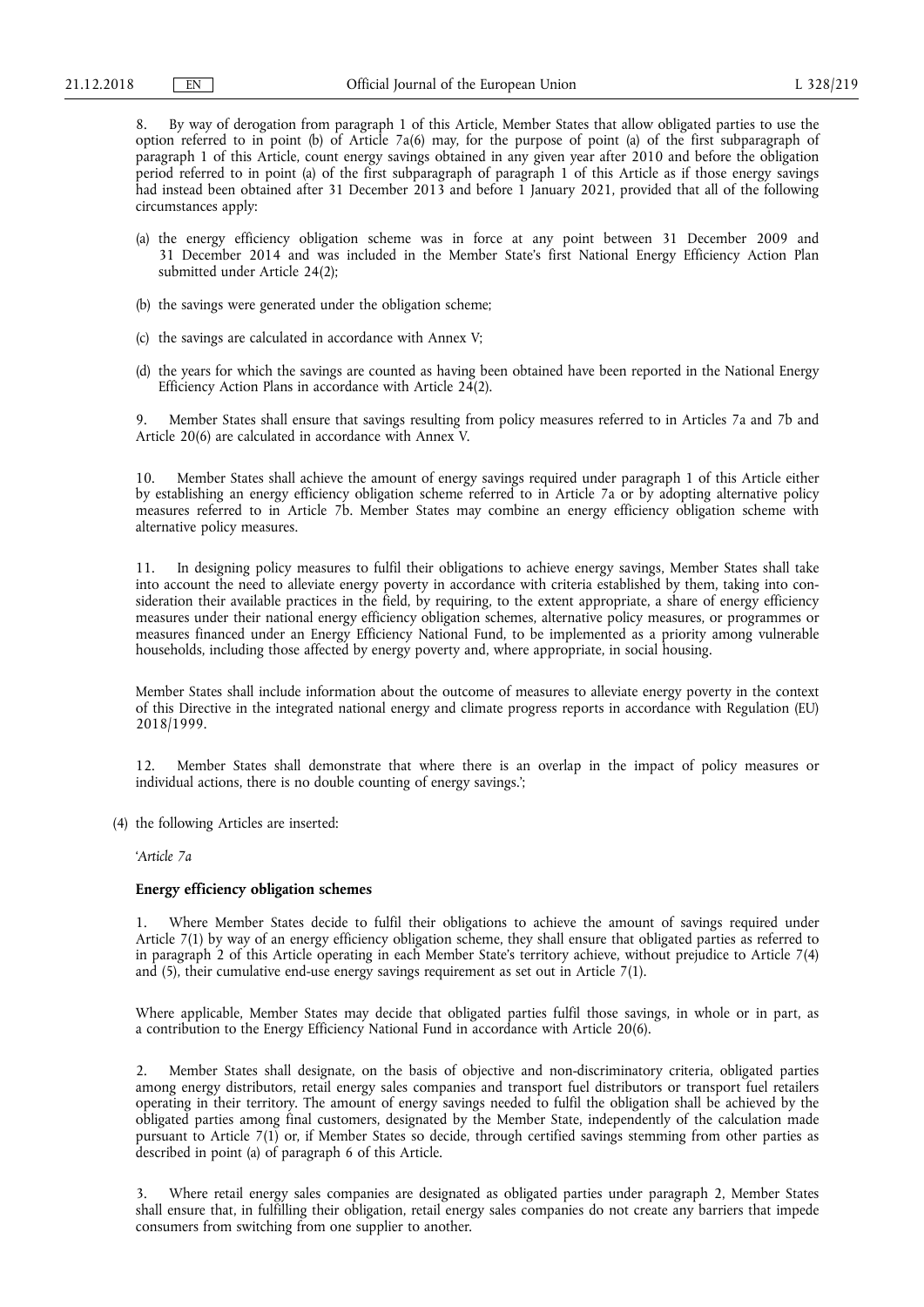4. Member States shall express the amount of energy savings required of each obligated party in terms of either final or primary energy consumption. The method chosen to express the amount of energy savings required shall also be used to calculate the savings claimed by obligated parties. The conversion factors set out in Annex IV shall apply.

5. Member States shall put in place measurement, control and verification systems under which documented verification is carried out on at least a statistically significant proportion and representative sample of the energy efficiency improvement measures put in place by the obligated parties. The measurement, control and verification shall be carried out independently of the obligated parties.

- 6. Within the energy efficiency obligation scheme, Member States may do one or both of the following:
- (a) permit obligated parties to count towards their obligation certified energy savings achieved by energy service providers or other third parties, including when obligated parties promote measures through other Stateapproved bodies or through public authorities that may involve formal partnerships and may be in combination with other sources of finance. Where Member States so permit, they shall ensure that the certification of energy savings follows an approval process that is put in place in the Member States, that is clear, transparent, and open to all market participants, and that aims to minimise the costs of certification;
- (b) allow obligated parties to count savings obtained in a given year as if they had instead been obtained in any of the four previous or three following years as long as this is not beyond the end of the obligation periods set out in Article 7(1).

Member States shall assess and, if appropriate, take measures to minimise the impact of the direct and indirect costs of energy efficiency obligation schemes on the competitiveness of energy-intensive industries exposed to international competition.

7. Member States shall, on an annual basis, publish the energy savings achieved by each obligated party, or each sub-category of obligated party, and in total under the scheme.

*Article 7b* 

### **Alternative policy measures**

1. Where Member States decide to fulfil their obligations to achieve the savings required under Article 7(1) by way of alternative policy measures, they shall ensure, without prejudice to Article 7(4) and (5), that the energy savings required under Article 7(1) are achieved among final customers.

2. For all measures other than those relating to taxation, Member States shall put in place measurement, control and verification systems under which documented verification is carried out on at least a statistically significant proportion and representative sample of the energy efficiency improvement measures put in place by the participating or entrusted parties. The measurement, control and verification shall be carried out independently of the participating or entrusted parties.';

- (5) Article 9 is amended as follows:
	- (a) the title is replaced by the following:

### '**Metering for gas and electricity**';

(b) in paragraph 1, the first subparagraph is replaced by the following;

Member States shall ensure that, in so far as it is technically possible, financially reasonable and proportionate in relation to the potential energy savings, for electricity and natural gas final customers are provided with competitively priced individual meters that accurately reflect their actual energy consumption and that provide information on the actual time of use.';

- (c) paragraph 3 is deleted;
- (6) the following Articles are inserted:

'*Article 9a* 

### **Metering for heating, cooling and domestic hot water**

1. Member States shall ensure that, for district heating, district cooling and domestic hot water, final customers are provided with competitively priced meters that accurately reflect their actual energy consumption.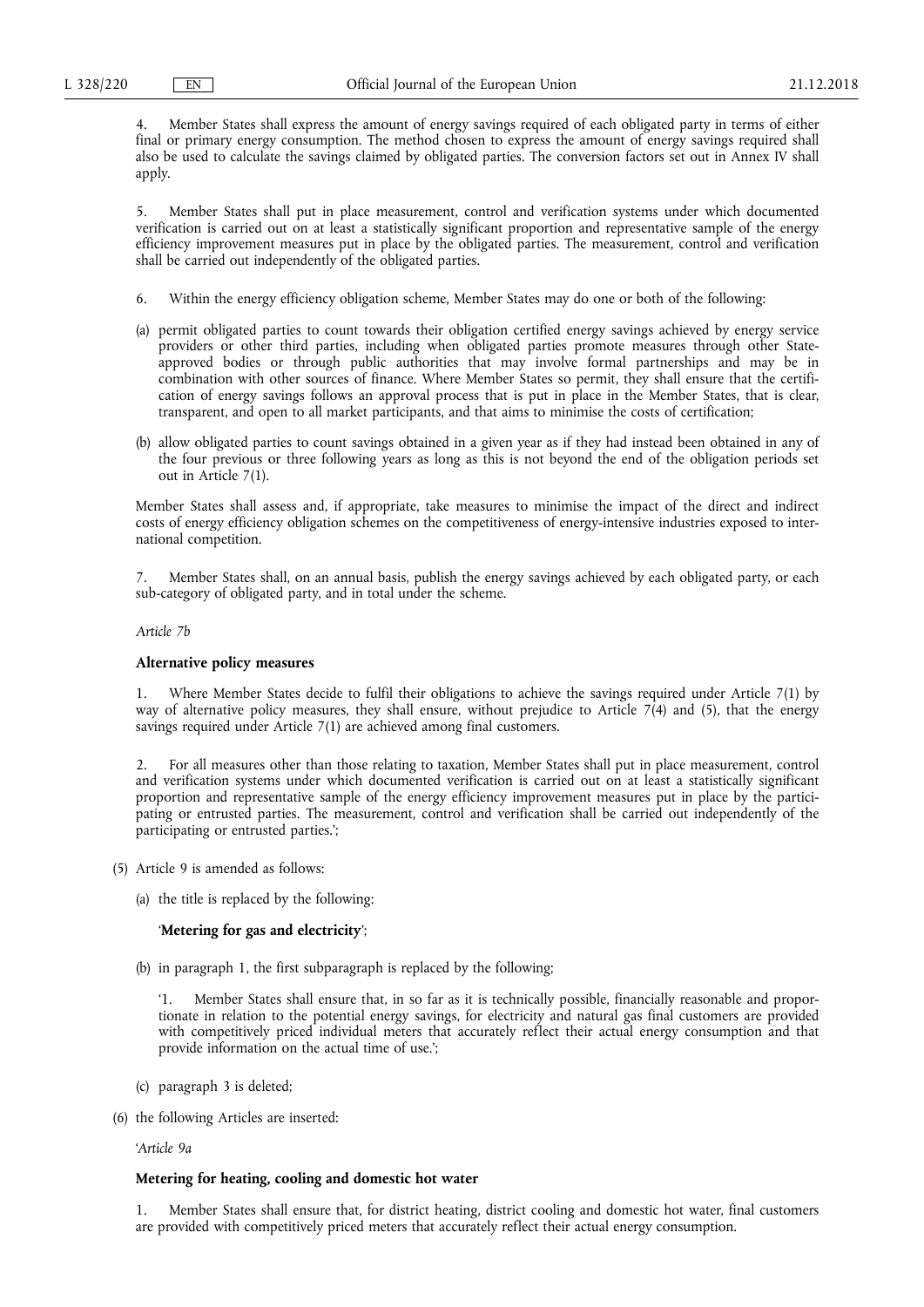2. Where heating, cooling or domestic hot water is supplied to a building from a central source that services multiple buildings or from a district heating or district cooling system, a meter shall be installed at the heat exchanger or point of delivery.

#### *Article 9b*

#### **Sub-metering and cost allocation for heating, cooling and domestic hot water**

1. In multi-apartment and multi-purpose buildings with a central heating or central cooling source or supplied from a district heating or district cooling system, individual meters shall be installed to measure the consumption of heating, cooling or domestic hot water for each building unit, where technically feasible and cost effective in terms of being proportionate in relation to the potential energy savings.

Where the use of individual meters is not technically feasible or where it is not cost-efficient to measure heat consumption in each building unit, individual heat cost allocators shall be used to measure heat consumption at each radiator unless it is shown by the Member State in question that the installation of such heat cost allocators would not be cost-efficient. In those cases, alternative cost-efficient methods of heat consumption measurement may be considered. The general criteria, methodologies and/or procedures to determine technical non-feasibility and non-cost effectiveness shall be clearly set out and published by each Member State.

2. In new multi-apartment buildings and in residential parts of new multi-purpose buildings that are equipped with a central heating source for domestic hot water or are supplied from district heating systems, individual meters shall, notwithstanding the first subparagraph of paragraph 1, be provided for domestic hot water.

3. Where multi-apartment or multi-purpose buildings are supplied from district heating or district cooling, or where own common heating or cooling systems for such buildings are prevalent, Member States shall ensure they have in place transparent, publicly available national rules on the allocation of the cost of heating, cooling and domestic hot water consumption in such buildings to ensure transparency and accuracy of accounting for individual consumption. Where appropriate, such rules shall include guidelines on the manner in which to allocate cost for energy that is used as follows:

- (a) domestic hot water;
- (b) heat radiated from the building installation and for the purpose of heating the common areas, where staircases and corridors are equipped with radiators;
- (c) for the purpose of heating or cooling apartments.

*Article 9c* 

### **Remote reading requirement**

1. For the purposes of Articles 9a and 9b, meters and heat cost allocators installed after 25 October 2020 shall be remotely readable devices. The conditions of technical feasibility and cost effectiveness set out in Article 9b(1) shall continue to apply.

2. Meters and heat cost allocators which are not remotely readable but which have already been installed shall be rendered remotely readable or replaced with remotely readable devices by 1 January 2027, save where the Member State in question shows that this is not cost-efficient.';

- (7) Article 10 is amended as follows:
	- (a) the title is replaced by the following:

### '**Billing information for gas and electricity**';

(b) in paragraph 1, the first subparagraph is replaced by the following:

'1. Where final customers do not have smart meters as referred to in Directives 2009/72/EC and 2009/73/EC, Member States shall ensure, by 31 December 2014, that billing information is reliable, accurate and based on actual consumption, in accordance with point 1.1 of Annex VII, for electricity and gas, where that is technically possible and economically justified.';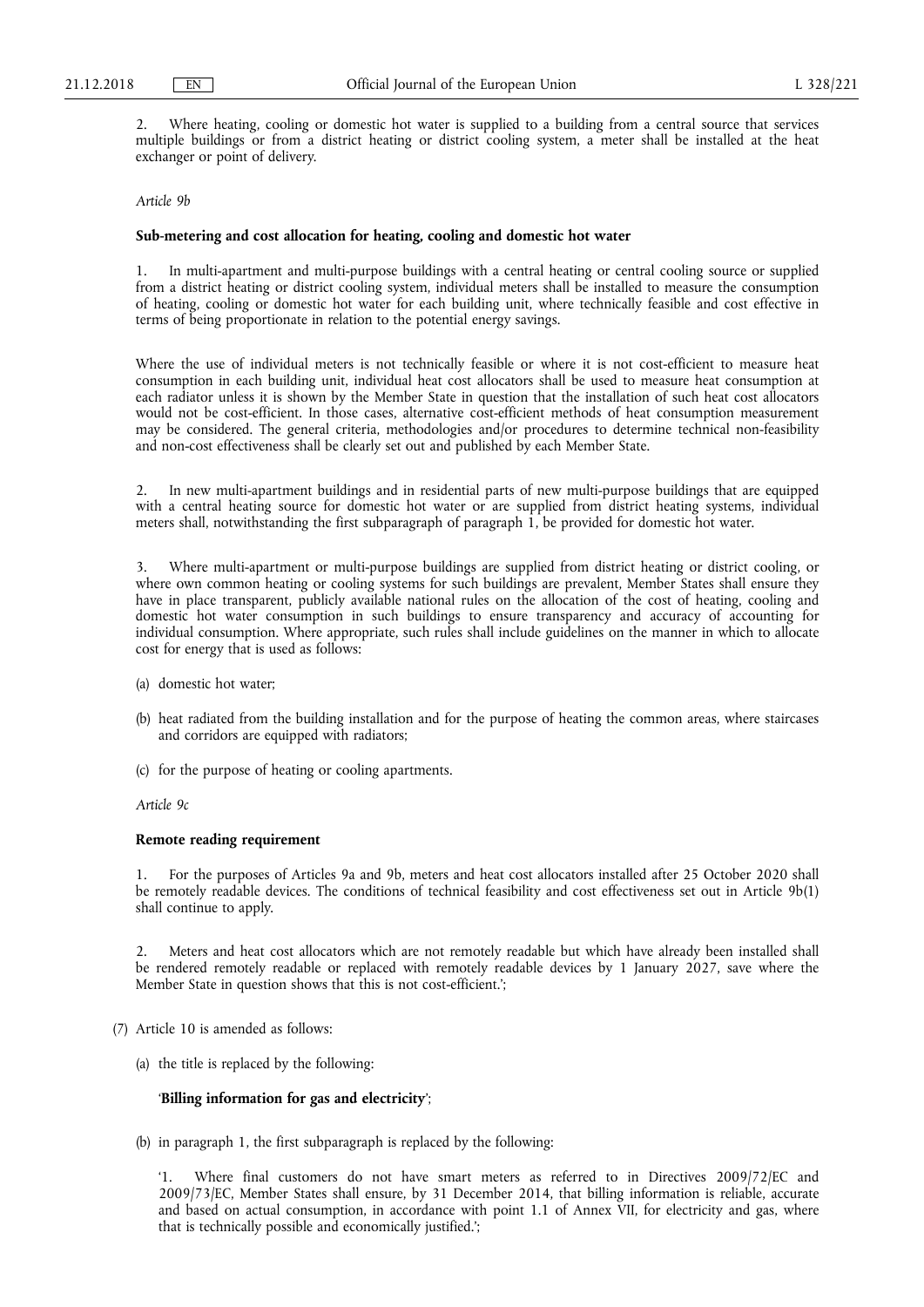(8) the following Article is inserted:

## '*Article 10a*

### **Billing and consumption information for heating, cooling and domestic hot water**

1. Where meters or heat cost allocators are installed, Member States shall ensure that billing and consumption information is reliable, accurate and based on actual consumption or heat cost allocator readings, in accordance with points 1 and 2 of Annex VIIa for all final users, namely for natural or legal persons purchasing heating, cooling or domestic hot water for their own end-use, or natural or legal persons occupying an individual building or a unit in a multi-apartment or multi-purpose building supplied with heating, cooling or domestic hot water from a central source who has no direct or individual contract with the energy supplier.

This obligation may, where a Member State so provides, save in the case of sub-metered consumption based on heat cost allocators under Article 9b, be fulfilled by a system of regular self-reading by the final customer or final user whereby they communicate readings from their meter. Only where the final customer or final user has not provided a meter reading for a given billing interval shall billing be based on estimated consumption or a flat rate.

- 2. Member States shall:
- (a) require that, if information on the energy billing and historical consumption or heat cost allocator readings of final users is available, it be made available upon request by the final user, to an energy service provider designated by the final user;
- (b) ensure that final customers are offered the option of electronic billing information and bills;
- (c) ensure that clear and comprehensible information is provided with the bill to all final users in accordance with point 3 of Annex VIIa; and
- (d) promote cybersecurity and ensure the privacy and data protection of final users in accordance with applicable Union law.

Member States may provide that, at the request of the final customer, the provision of billing information shall not be considered to constitute a request for payment. In such cases, Member States shall ensure that flexible arrangements for actual payment are offered.

3. Member States shall decide who is to be responsible for providing the information referred to in paragraphs 1 and 2 to final users without a direct or individual contract with an energy supplier.';

(9) Article 11 is replaced by the following:

'*Article 11* 

### **Cost of access to metering and billing information for electricity and gas**

Member States shall ensure that final customers receive all their bills and billing information for energy consumption free of charge and that final customers have access to their consumption data in an appropriate way and free of charge.';

(10) the following Article is inserted:

'*Article 11a* 

#### **Cost of access to metering and billing and consumption information for heating, cooling and domestic hot water**

1. Member States shall ensure that final users receive all their bills and billing information for energy consumption free of charge and that final users have access to their consumption data in an appropriate way and free of charge.

2. Notwithstanding paragraph 1 of this Article, the distribution of costs of billing information for the individual consumption of heating, cooling and domestic hot water in multi-apartment and multi-purpose buildings pursuant to Article 9b shall be carried out on a non-profit basis. Costs resulting from the assignment of that task to a third party, such as a service provider or the local energy supplier, covering the measuring, allocation and accounting for actual individual consumption in such buildings, may be passed onto the final users to the extent that such costs are reasonable.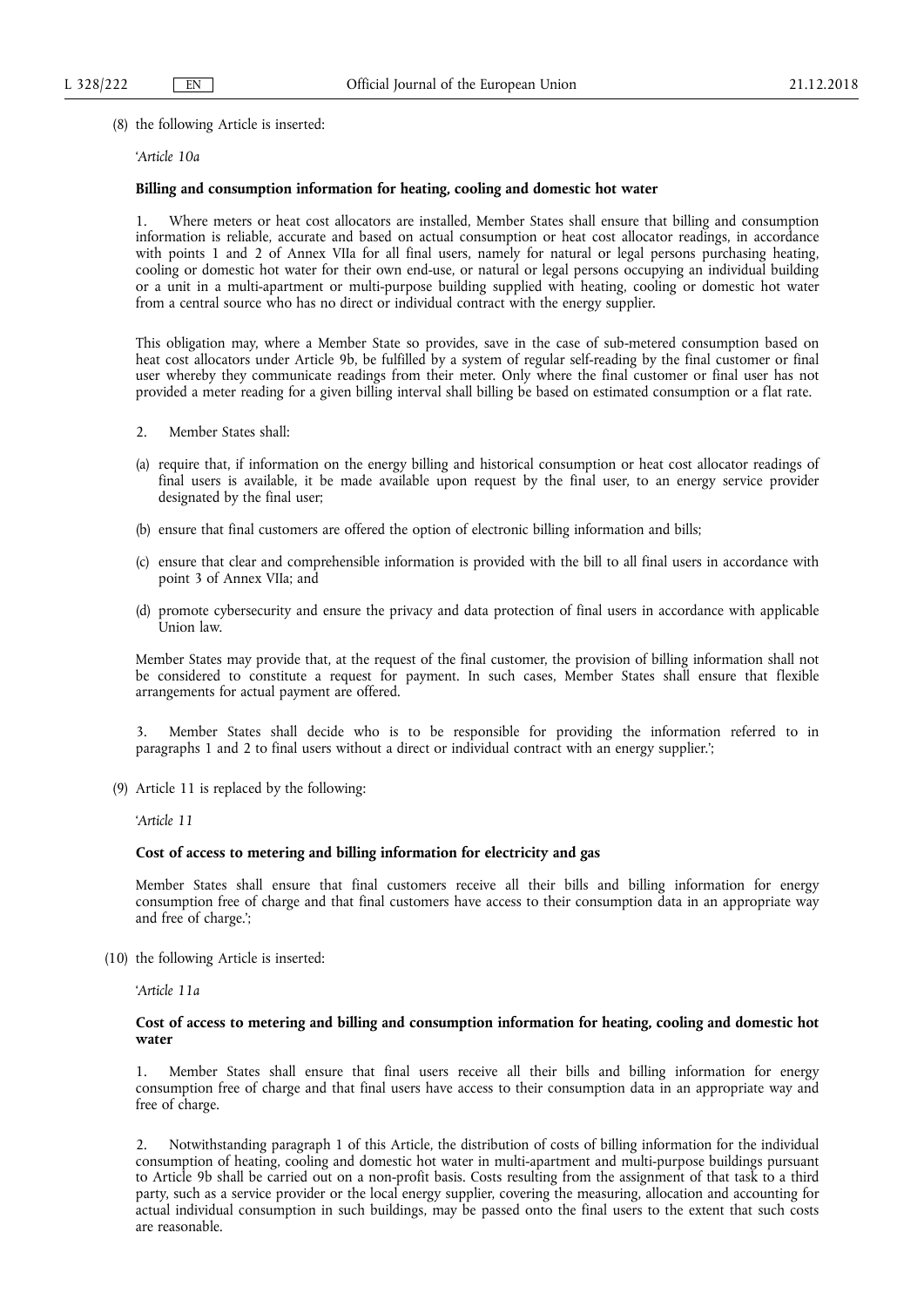3. In order to ensure reasonable costs for sub-metering services as referred to in paragraph 2, Member States may stimulate competition in that service sector by taking appropriate measures, such as recommending or otherwise promoting the use of tendering and/or the use of interoperable devices and systems facilitating switching between service providers.';

(11) in Article 15, the following paragraph is inserted:

By 31 December 2020, the Commission shall, after consulting relevant stakeholders, prepare a common methodology in order to encourage network operators to reduce losses, implement a cost-efficient and energyefficient infrastructure investment programme and properly account for the energy efficiency and flexibility of the grid.';

(12) in Article 20, the following paragraphs are inserted:

'3a. In order to mobilise private financing for energy efficiency measures and energy renovation, in accordance with Directive 2010/31/EU, the Commission shall conduct a dialogue with both public and private financial institutions in order to map out possible actions it can take.

- 3b. The actions referred to in paragraph 3a shall include the following:
- (a) mobilising capital investment into energy efficiency by considering the wider impacts of energy savings for financial risk management;
- (b) ensuring better energy and finance performance data by:
	- (i) examining further how energy efficiency investments improve underlying asset values;
	- (ii) supporting studies to assess the monetisation of the non-energy benefits of energy efficiency investments.

3c. For the purpose of mobilising private financing of energy efficiency measures and energy renovation, Member States shall, when implementing this Directive:

- (a) consider ways to make better use of energy audits under Article 8 to influence decision-making;
- (b) make optimal use of the possibilities and tools proposed in the smart finance for smart buildings initiative.

3d. By 1 January 2020, the Commission shall provide guidance for Member States on how to unlock private investment.';

(13) in Article 22, paragraph 2 is replaced by the following:

'2. The Commission is empowered to adopt delegated acts in accordance with Article 23 to amend this Directive by adapting to technical progress the values, calculation methods, default primary energy coefficient and requirements in Annexes I to V, VII to X, and XII.';

- (14) Article 23 is amended as follows:
	- (a) paragraph 2 is replaced by the following:

'2. The power to adopt delegated acts referred to in Article 22 shall be conferred on the Commission for a period of five years from 24 December 2018. The Commission shall draw up a report in respect of the delegation of power not later than nine months before the end of the five-year period. The delegation of power shall be tacitly extended for periods of an identical duration, unless the European Parliament or the Council opposes such extension not later than three months before the end of each period.';

(b) the following paragraph is inserted:

Before adopting a delegated act, the Commission shall consult experts designated by each Member State in accordance with the principles laid down in the Interinstitutional Agreement of 13 April 2016 on Better Law-Making (\*).

(\*) OJ L 123, 12.5.2016, p. 1.';

- (15) Article 24 is amended as follows:
	- (a) the following paragraph is inserted:

'4a. In the context of the State of the Energy Union report, the Commission shall report on the functioning of the carbon market in accordance with Article 35(1) and point (c) of Article 35(2) of Regulation (EU) 2018/1999, taking into consideration the effects of the implementation of this Directive.';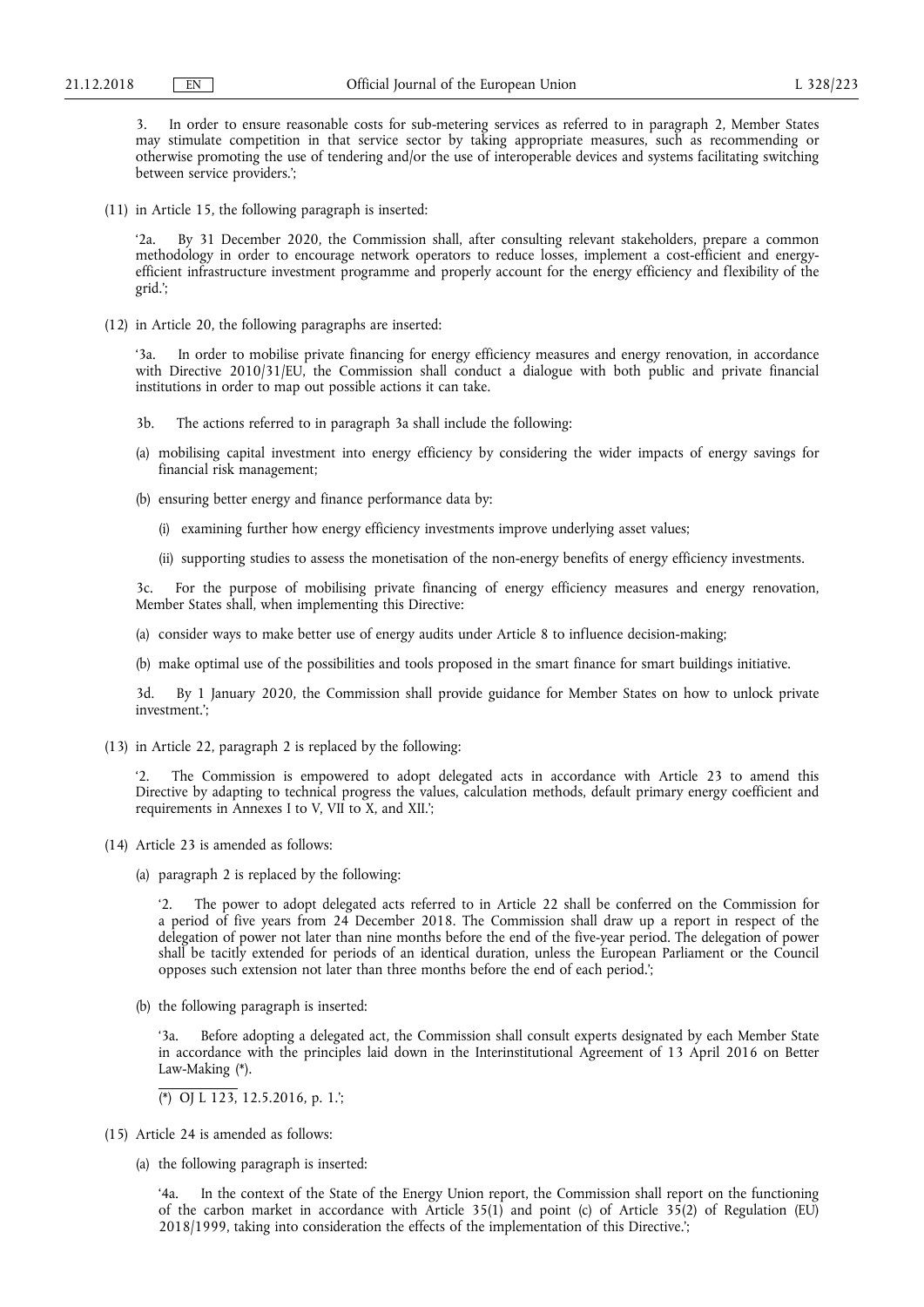(b) the following paragraphs are added:

By 31 December 2019, the Commission shall assess the effectiveness of the implementation of the definition of small and medium-sized enterprises for the purposes of Article 8(4), and shall submit a report to the European Parliament and to the Council. As soon as possible after submission of that report, the Commission shall, if appropriate, adopt legislative proposals.

13. By 1 January 2021, the Commission shall carry out an assessment of the potential for energy efficiency in conversion, transformation, transmission, transportation and storage of energy, and shall submit a report to the European Parliament and to the Council. That report shall, if appropriate, be accompanied by legislative proposals.

14. By 31 December 2021, the Commission, shall, unless changes to the retail market provisions of Directive 2009/73/EC on common rules for the internal market in gas have meanwhile been proposed, carry out an assessment, and submit a report to the European Parliament and to the Council, on the provisions related to metering, billing and consumer information for natural gas, with the aim of aligning them, where appropriate, with the relevant provisions for electricity in Directive 2009/72/EC, in order to strengthen consumer protection and enable final customers to receive more frequent, clear and up-to-date information about their natural gas consumption and to regulate their energy use. As soon as possible after submission of that report, the Commission shall, if appropriate, adopt legislative proposals.

15. By 28 February 2024, and every five years thereafter, the Commission shall evaluate this Directive and submit a report to the European Parliament and to the Council.

That evaluation shall include:

- (a) an examination of whether to adapt, after 2030, the requirements and the alternative approach laid down in Article 5;
- (b) an assessment of the general effectiveness of this Directive and the need to adjust further the Union's energy efficiency policy in accordance with the objectives of the 2015 Paris Agreement on climate change following the 21st Conference of the Parties to the United Nations Framework Convention on Climate Change (\*) and in the light of economic and innovation developments.

That report shall be accompanied, if appropriate, by proposals for further measures.

(\*) OJ L 282, 19.10.2016, p. 4.';

(16) the Annexes are amended in accordance with the Annex to this Directive.

# *Article 2*

1. Member States shall bring into force the laws, regulations and administrative provisions necessary to comply with this Directive by 25 June 2020.

However, Member States shall bring into force the laws, regulations and administrative provisions necessary to comply with points 5 to 10 of Article 1, and points 3 and 4 of the Annex, by 25 October 2020.

They shall immediately communicate the text of those measures to the Commission.

When Member States adopt those measures, they shall contain a reference to this Directive or be accompanied by such a reference on the occasion of their official publication. Member States shall determine how such reference is to be made.

2. Member States shall communicate to the Commission the text of the main provisions of national law which they adopt in the field covered by this Directive.

### *Article 3*

This Directive shall enter into force on the third day following that of its publication in the *Official Journal of the European Union*.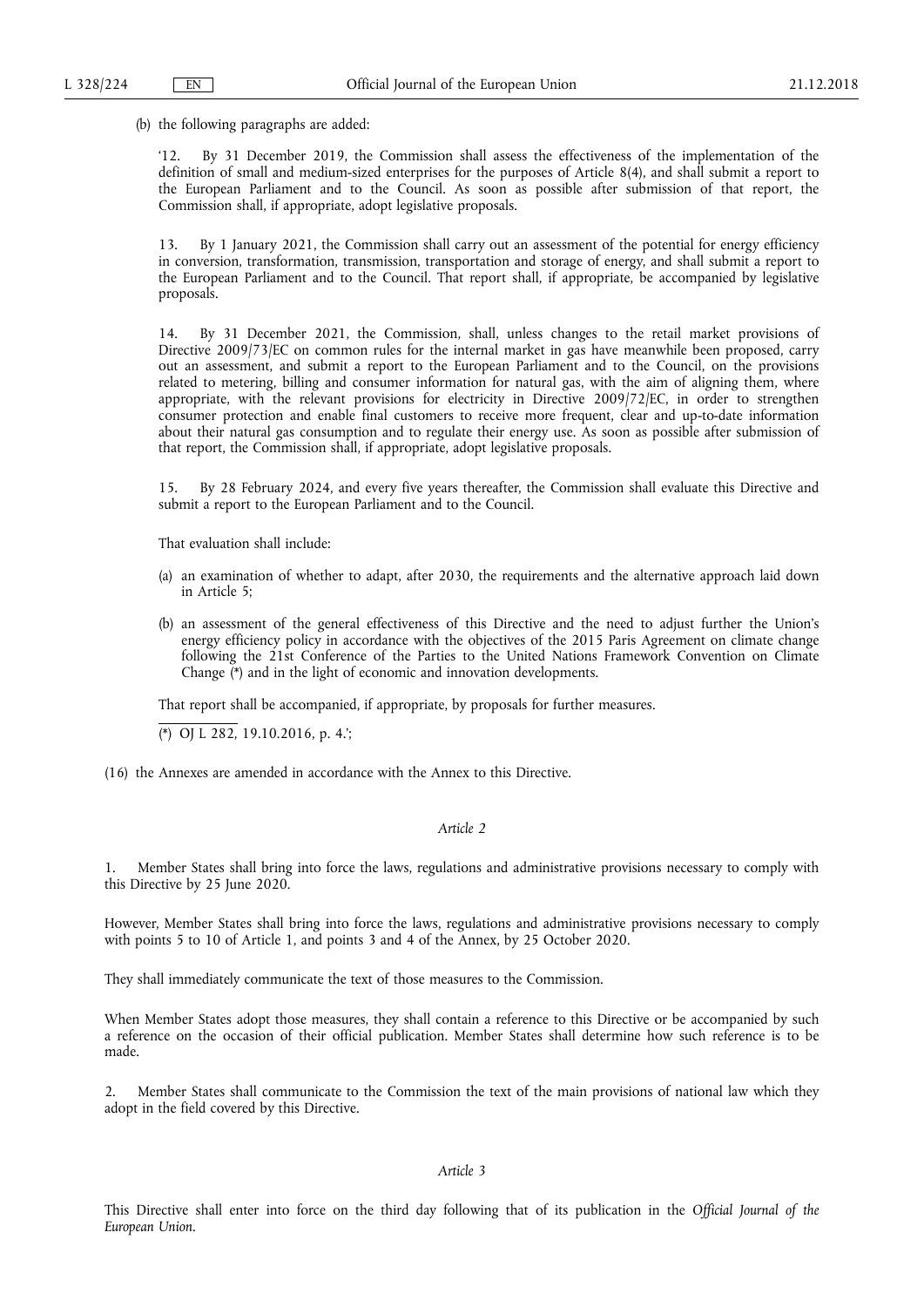# *Article 4*

This Directive is addressed to the Member States.

Done at Strasbourg, 11 December 2018.

*For the European Parliament The President*  A. TAJANI

*For the Council The President*  J. BOGNER-STRAUSS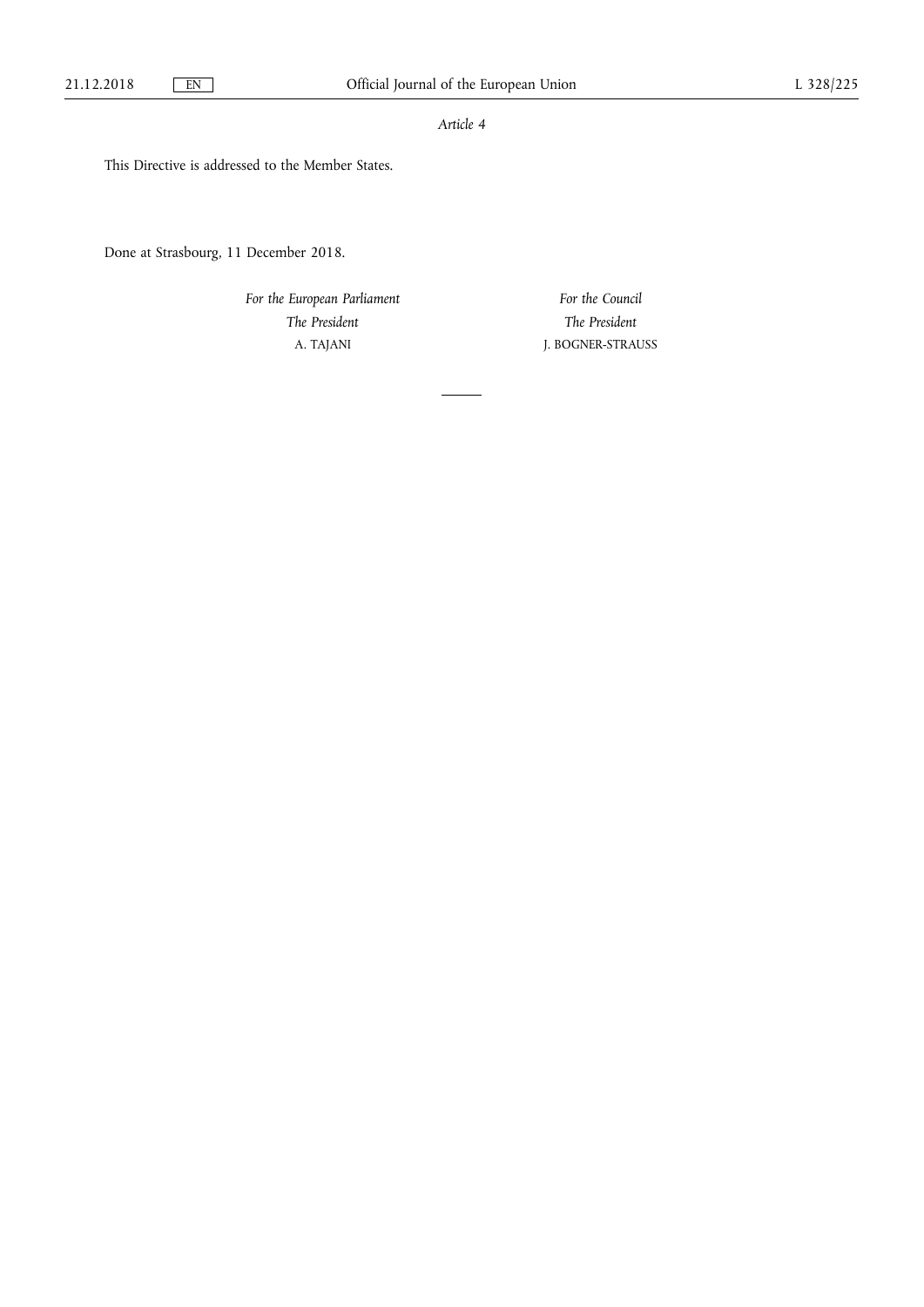#### *ANNEX*

The Annexes to Directive 2012/27/EU are amended as follows:

- (1) in Annex IV, footnote 3 is replaced by the following:
	- '(3) Applicable when energy savings are calculated in primary energy terms using a bottom-up approach based on final energy consumption. For savings in kWh electricity, Member States shall apply a coefficient established through a transparent methodology on the basis of national circumstances affecting primary energy consumption, in order to ensure a precise calculation of real savings. Those circumstances shall be substantiated, verifiable and based on objective and non-discriminatory criteria. For savings in kWh electricity, Member States may apply a default coefficient of 2,1 or use the discretion to define a different coefficient, provided that they can justify it. When doing so, Member States shall take into account the energy mix included in their integrated national energy and climate plans to be notified to the Commission in accordance with Regulation (EU) 2018/1999. By 25 December 2022 and every four years thereafter, the Commission shall revise the default coefficient on the basis of observed data. That revision shall be carried out taking into account its effects on other Union law such as Directive 2009/125/EC and Regulation (EU) 2017/1369 of the European Parliament and of the Council of 4 July 2017 setting a framework for energy labelling and repealing Directive 2010/30/EU (OJ L 198, 28.7.2017, p. 1).;
- (2) Annex V is replaced by the following:

### '*ANNEX V*

Common methods and principles for calculating the impact of energy efficiency obligation schemes or other policy measures under Articles 7, 7a and 7b and Article 20(6)

1. Methods for calculating energy savings other than those arising from taxation measures for the purposes of Articles 7, 7a and 7b and Article 20(6).

Obligated, participating or entrusted parties, or implementing public authorities, may use the following methods for calculating energy savings:

- (a) deemed savings, by reference to the results of previous independently monitored energy improvements in similar installations. The generic approach is termed "*ex ante*";
- (b) metered savings, whereby the savings from the installation of a measure, or package of measures, are determined by recording the actual reduction in energy use, taking due account of factors such as additionality, occupancy, production levels and the weather which may affect consumption. The generic approach is termed "*ex post*";
- (c) scaled savings, whereby engineering estimates of savings are used. This approach may be used only where establishing robust measured data for a specific installation is difficult or disproportionately expensive, e.g. replacing a compressor or electric motor with a different kWh rating from that for which independent information about savings has been measured, or where those estimates are carried out on the basis of nationally established methodologies and benchmarks by qualified or accredited experts that are independent of the obligated, participating or entrusted parties involved;
- (d) surveyed savings, where consumers' response to advice, information campaigns, labelling or certification schemes or smart metering is determined. This approach may be used only for savings resulting from changes in consumer behaviour. It shall not be used for savings resulting from the installation of physical measures.
- 2. In determining the energy savings for an energy efficiency measure for the purposes of Articles 7, 7a and 7b and Article 20(6), the following principles apply:
	- (a) The savings shall be shown to be additional to those that would have occurred in any event without the activity of the obligated, participating or entrusted parties, or implementing public authorities. To determine the savings that can be claimed as additional, Member States shall have regard to how energy use and demand would evolve in the absence of the policy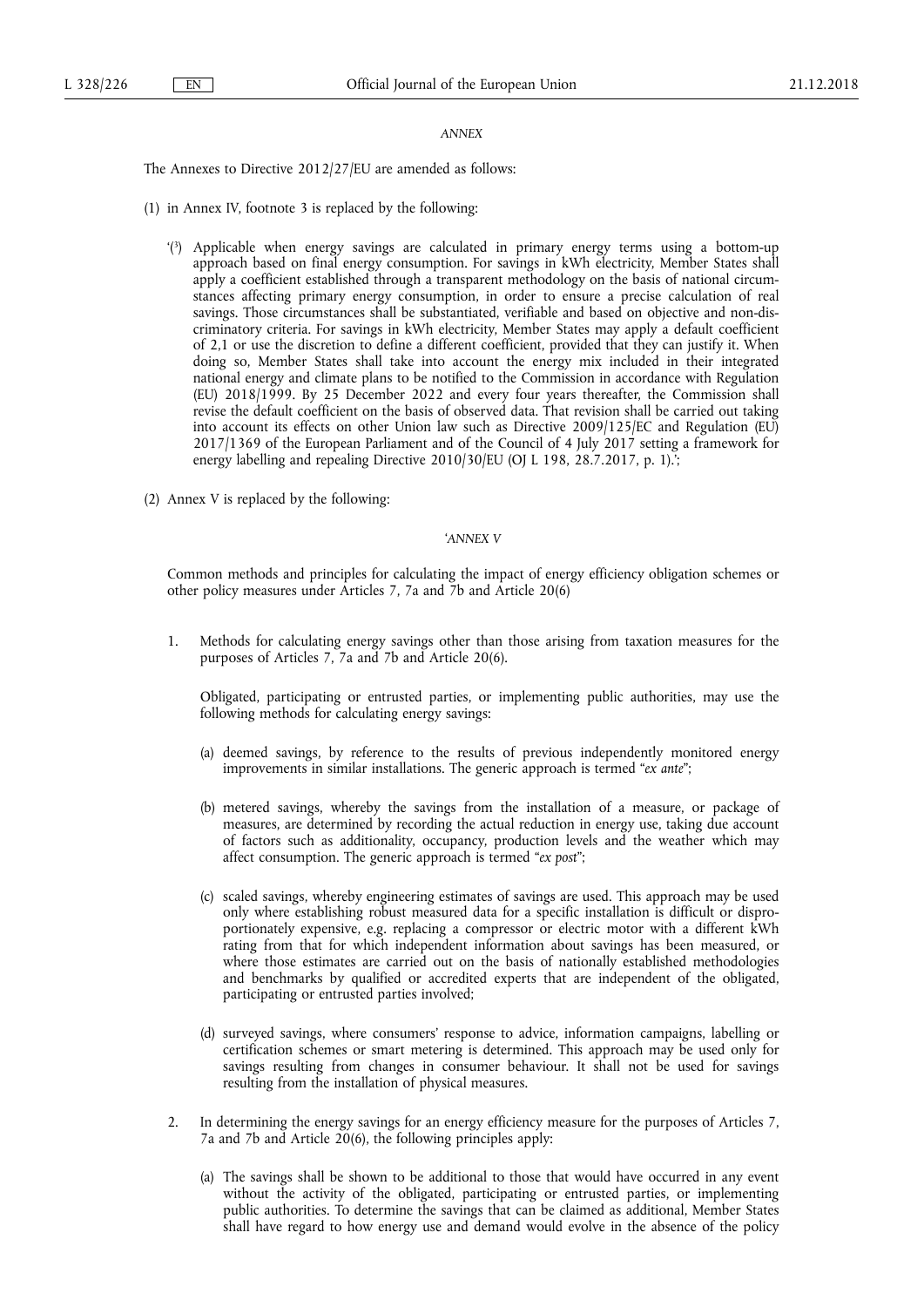measure in question by taking into account at least the following factors: energy consumption trends, changes in consumer behaviour, technological progress and changes caused by other measures implemented at Union and national level.

- (b) Savings resulting from the implementation of mandatory Union law shall be considered to be savings that would have occurred in any event, and thus shall not be claimed as energy savings for the purpose of Article 7(1). By way of derogation from that requirement, savings related to the renovation of existing buildings may be claimed as energy savings for the purpose of Article 7(1), provided that the materiality criterion referred to in point 3(h) of this Annex is ensured. Savings resulting from the implementation of national minimum requirements established for new buildings prior to the transposition of Directive 2010/31/EU can be claimed as energy savings for the purpose of point (a) of Article 7(1), provided that the materiality criterion referred to in point 3(h) of this Annex is ensured and those savings have been notified by Member States in their National Energy Efficiency Action Plans in accordance with Article 24(2).
- (c) Credit may be given only for savings exceeding the following levels:
	- (i) Union emission performance standards for new passenger cars and new light commercial vehicles following the implementation of Regulations (EC) No 443/2009 (\*) and (EU) No 510/2011 of the European Parliament and of the Council (\*\*);
	- (ii) Union requirements relating to the removal from the market of certain energy related products following the implementation of implementing measures under Directive 2009/125/EC.
- (d) Policies with the purpose of encouraging higher levels of energy efficiency of products, equipment, transport systems, vehicles and fuels, buildings and building elements, processes or markets shall be permitted.
- (e) Measures promoting the installation of small-scale renewable energy technologies on or in buildings may be eligible to be taken into account for the fulfilment of energy savings required under Article 7(1), provided that they result in verifiable, and measurable or estimable, energy savings. The calculation of energy savings shall comply with the requirements of this Annex.
- (f) For policies that accelerate the uptake of more efficient products and vehicles, full credit may be claimed, provided that it is shown that such uptake takes place before expiry of the average expected lifetime of the product or vehicle, or before the product or vehicle would usually be replaced, and the savings are claimed only for the period until end of the average expected lifetime of the product or vehicle to be replaced.
- (g) In promoting the uptake of energy efficiency measures, Member States shall, where relevant, ensure that quality standards for products, services and installation of measures are maintained or introduced where such standards do not exist.
- (h) To account for climatic variations between regions, Member States may choose to adjust the savings to a standard value or to accord different energy savings in accordance with temperature variations between regions.
- (i) The calculation of energy savings shall take into account the lifetime of the measures and the rate at which the savings decline over time. That calculation shall count the savings each individual action will achieve during the period from its date of implementation to 31 December 2020 or 31 December 2030 as appropriate. Alternatively, Member States may adopt another method that is estimated to achieve at least the same total quantity of savings. When using another method, Member States shall ensure that the total amount of energy savings calculated using that method does not exceed the amount of energy savings that would have been the result of their calculation when counting the savings each individual action will achieve during the period from its date of implementation to 31 December 2020 or 31 December 2030 as appropriate. Member States shall describe in detail in their integrated national energy and climate plans under Regulation (EU) 2018/1999 the other method and the provisions made to ensure that the binding calculation requirement is met.
- 3. Member States shall ensure that the following requirements for policy measures taken pursuant to Article 7b and Article 20(6) are met:
	- (a) policy measures and individual actions produce verifiable end-use energy savings;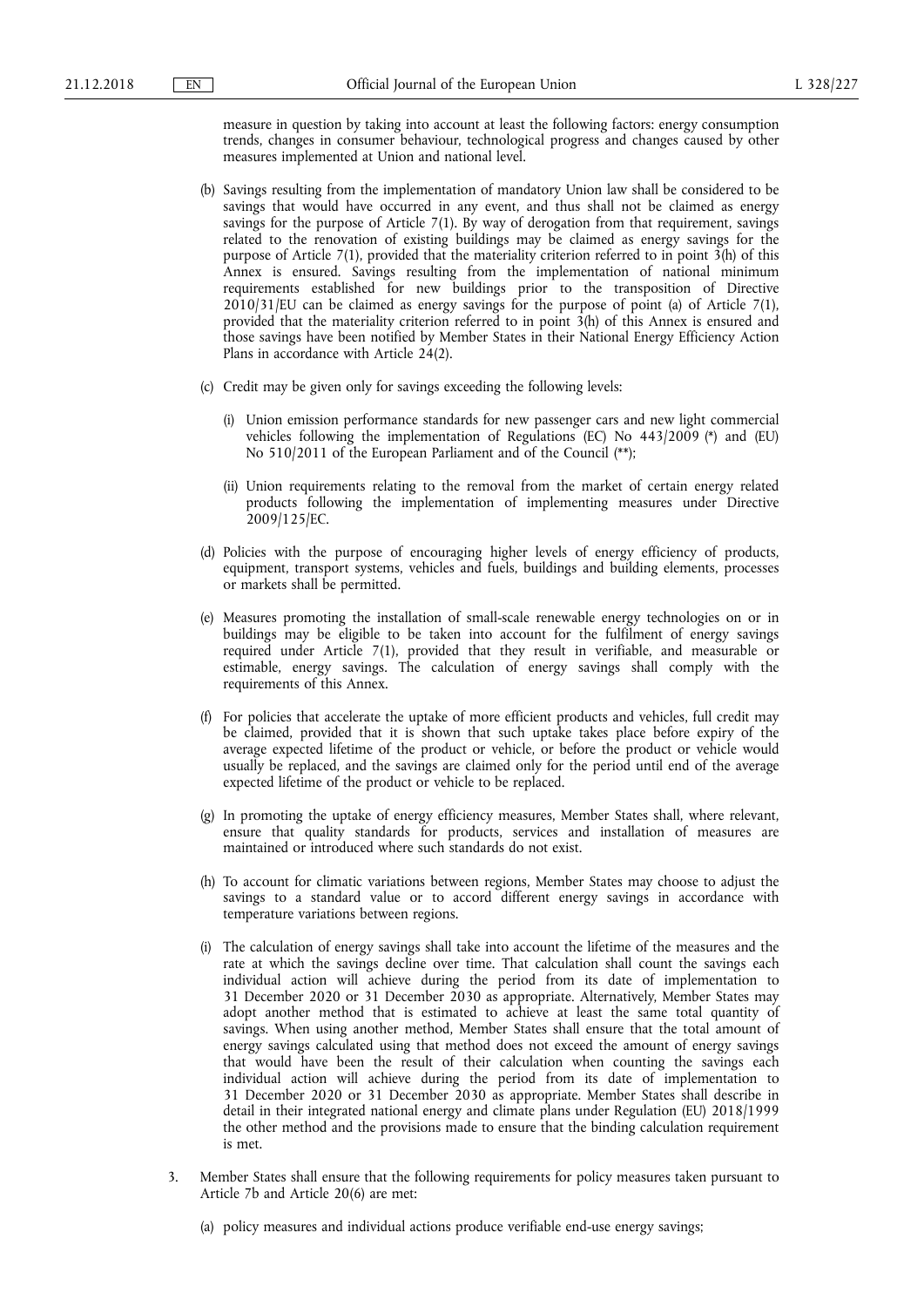- (b) the responsibility of each participating party, entrusted party or implementing public authority, as relevant, is clearly defined;
- (c) the energy savings that are achieved or are to be achieved are determined in a transparent manner;
- (d) the amount of energy savings required or to be achieved by the policy measure is expressed in either final or primary energy consumption, using the conversion factors set out in Annex IV;
- (e) an annual report on the energy savings achieved by entrusted parties, participating parties and implementing public authorities be provided and made publicly available, as well as data on the annual trend of energy savings;
- (f) monitoring of the results and taking appropriate measures if progress is not satisfactory;
- (g) the energy savings from an individual action are not claimed by more than one party;
- (h) the activities of the participating party, entrusted party or implementing public authority are shown to be material to the achievement of the energy savings claimed.
- 4. In determining the energy saving from taxation related policy measures introduced under Article 7b, the following principles shall apply:
	- (a) credit shall be given only for energy savings from taxation measures exceeding the minimum levels of taxation applicable to fuels as required in Council Directive 2003/96/EC (\*\*\*) or 2006/112/EC (\*\*\*\*);
	- (b) price elasticities for the calculation of the impact of the (energy) taxation measures shall represent the responsiveness of energy demand to price changes, and shall be estimated on the basis of recent and representative official data sources;
	- (c) the energy savings from accompanying taxation policy instruments, including fiscal incentives or payment to a fund, shall be accounted separately.
- 5. Notification of methodology

Member States shall in accordance with Regulation (EU) 2018/1999 notify to the Commission their proposed detailed methodology for the operation of the energy efficiency obligation schemes and alternative measures referred to in Articles 7a and 7b, and Article 20(6). Except in the case of taxation, such notification shall include details of:

- (a) the level of the energy savings required under point (b) of the first subparagraph of Article 7(1) or savings expected to be achieved over the whole period from 1 January 2021 to 31 December 2030;
- (b) the obligated, participating or entrusted parties, or implementing public authorities;
- (c) target sectors;
- (d) policy measures and individual actions, including the expected total amount of cumulative energy savings for each measure:
- (e) the duration of the obligation period for the energy efficiency obligation scheme;
- (f) the actions provided for by the policy measure;
- (g) the calculation methodology, including how additionality and materiality have been determined and which methodologies and benchmarks are used for deemed and scaled savings;
- (h) the lifetimes of measures, and how they are calculated or what they are based upon;
- (i) the approach taken to address climatic variations within the Member State;
- (j) the monitoring and verification systems for measures under Articles 7a and 7b and how their independence from the obligated, participating or entrusted parties is ensured;
- (k) in the case of taxation:
	- (i) the target sectors and segment of taxpayers;
	- (ii) the implementing public authority;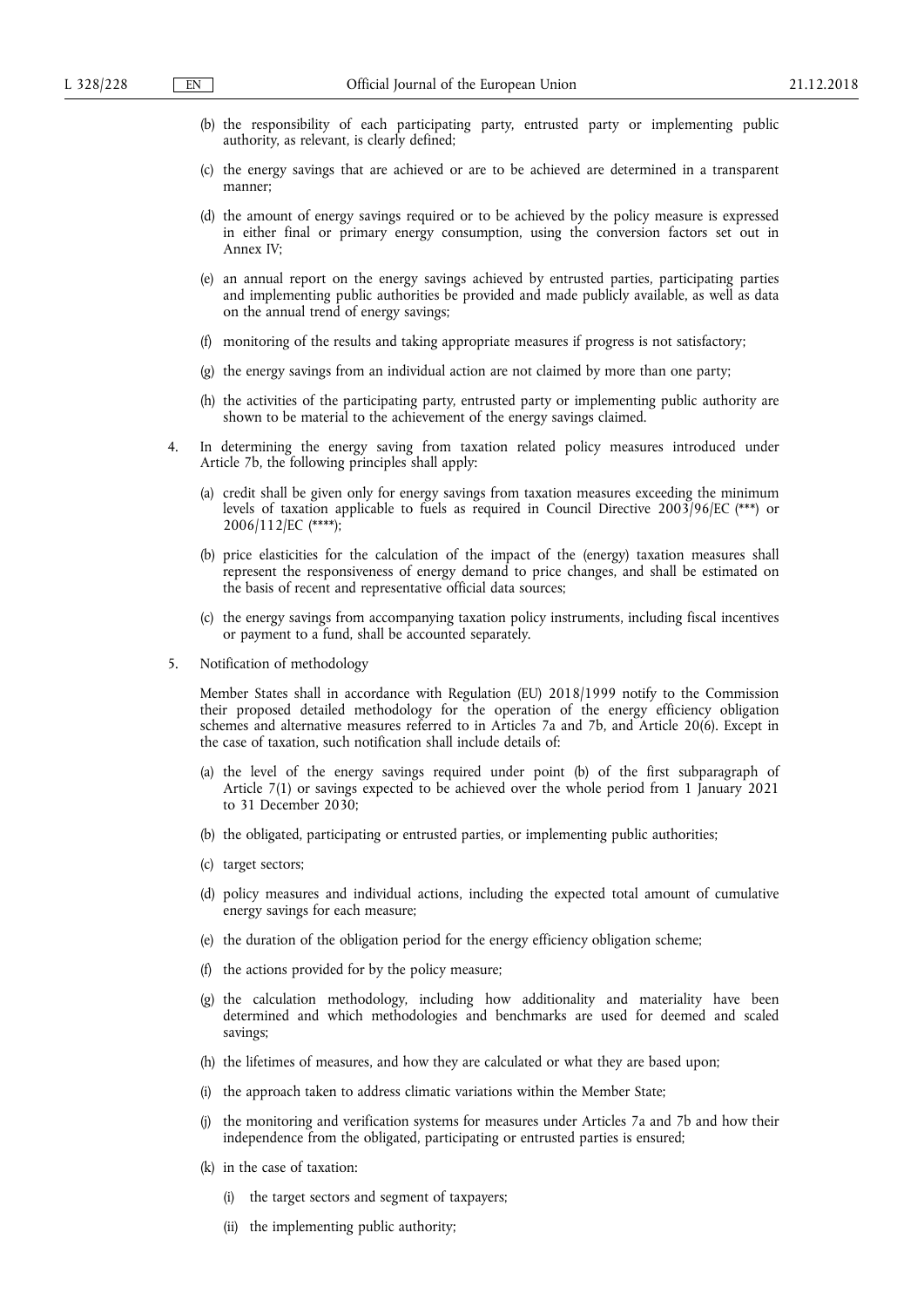- (iii) the savings expected to be achieved;
- (iv) the duration of the taxation measure; and
- (v) the calculation methodology, including the price elasticities used and how they have been established.
- (\*) Regulation (EC) No 443/2009 of the European Parliament and of the Council of 23 April 2009 setting emission performance standards for new passenger cars as part of the Community's integrated approach to reduce  $CO$ , emissions from light-duty vehicles (OJ L 140, 5.6.2009, p. 1).
- (\*\*) Regulation (EU) No 510/2011 of the European Parliament and of the Council of 11 May 2011 setting emission performance standards for new light commercial vehicles as part of the Union's integrated approach to reduce CO<sub>2</sub> emissions from light-duty vehicles (OJ  $\overline{L}$  145, 31.5.2011, p. 1).
- (\*\*\*) Council Directive 2003/96/EC of 27 October 2003 restructuring the Community framework for the taxation of energy products and electricity (OJ L 283, 31.10.2003, p. 51).
- (\*\*\*\*) Council Directive  $2006/112$  /EC of 28 November 2006 on the common system of value added tax (OJ L 347, 11.12.2006, p. 1).';
- (3) in Annex VII, the title is replaced by the following:

'Minimum requirements for billing and billing information based on actual consumption of electricity and gas';

(4) the following Annex is inserted:

### '*ANNEX VIIa*

Minimum requirements for billing and consumption information for heating, cooling and domestic hot water

1. Billing based on actual consumption or heat cost allocator readings

In order to enable final users to regulate their own energy consumption, billing shall take place on the basis of actual consumption or heat cost allocator readings at least once per year.

2. Minimum frequency of billing or consumption information

From 25 October 2020, where remotely readable meters or heat cost allocators have been installed, billing or consumption information based on actual consumption or heat cost allocator readings shall be provided to final users at least quarterly upon request or where final customers have opted to receive electronic billing, or else twice a year.

From 1 January 2022, where remotely readable meters or heat cost allocators have been installed, billing or consumption information based on actual consumption or heat cost allocator readings shall be provided to final users at least monthly. It may also be made available via the internet and be updated as frequently as allowed by the measurement devices and systems used. Heating and cooling may be exempted from that requirement outside the heating/cooling seasons.

3. Minimum information contained in the bill

Member States shall ensure that the following information is made available to final users in clear and comprehensible terms in or with their bills where those are based on actual consumption or heat cost allocator readings:

- (a) current actual prices and actual consumption of energy or total heat cost and heat cost allocator readings;
- (b) information about the fuel mix used and the related annual greenhouse gas emissions, including for final users supplied by district heating or district cooling, and a description of the different taxes, levies and tariffs applied. Member States may limit the scope of the requirement to provide information about greenhouse gas emissions to include only supplies from district heating systems with a total rated thermal input exceeding 20 MW;